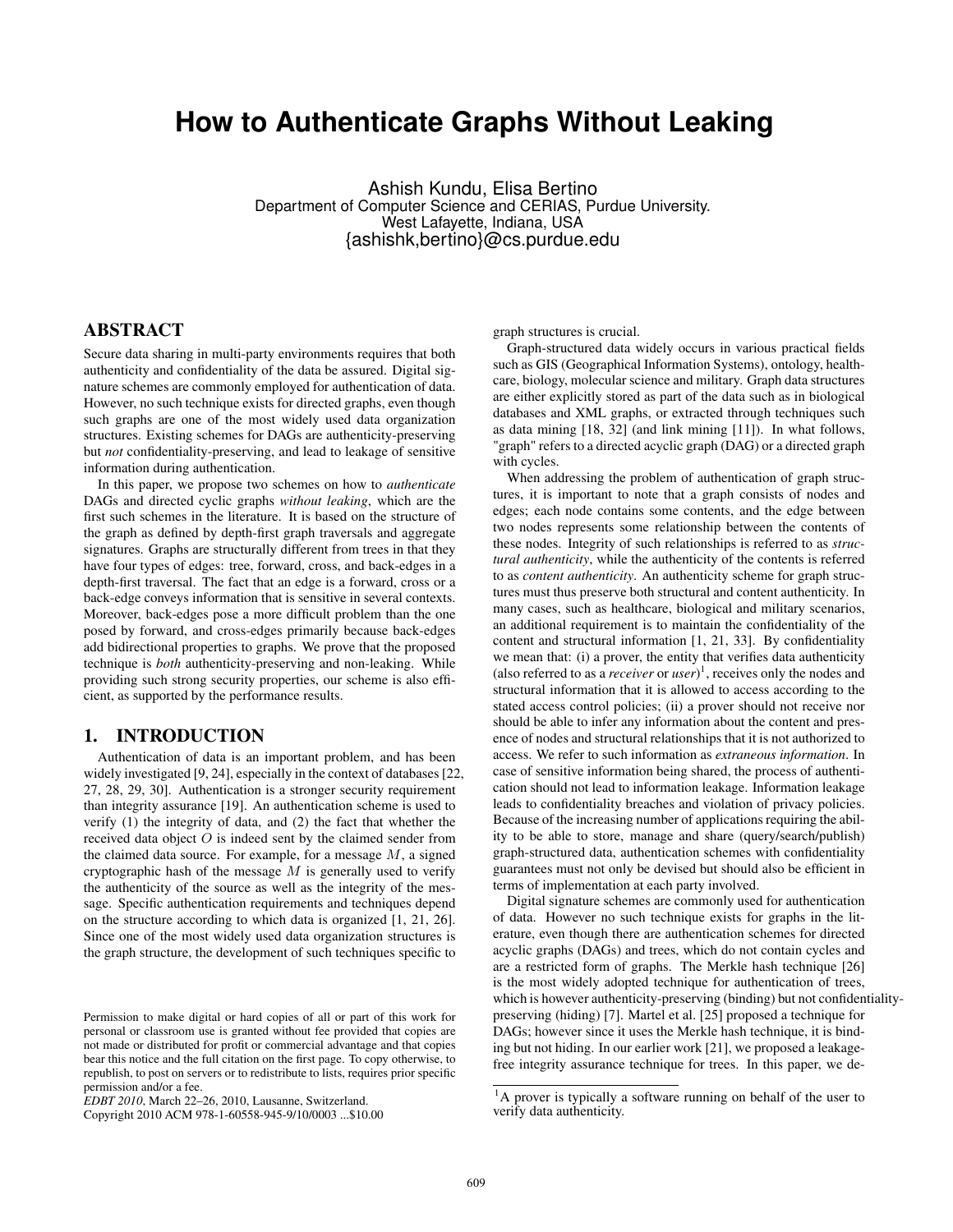

Figure 1: A graph with depth-first tree in bold.

velop a leakage-free authentication scheme for DAGs and graphs with cycles. However, since graphs are more complex structures than trees and graphs with cycles cannot be topologically sorted, the problem addressed in this paper is harder to solve than the one addressed in [21].

Graphs are structurally different from trees. Edges in a graph can be organized into four different types based on a specific depth first traversal of the graph: tree-edges, forward-edges, cross-edges and back-edges (related to cycles), while trees have only one type of edges: tree-edges [20]. Depth-first traversal numbers are used to determine the type of an edge for that specific traversal Such numbers are assigned to a node in the order in which they are visited in a specific traversal; for example, post-order and pre-order numbers are assigned to the nodes in post-order and pre-order traversals, respectively. (For more details, the reader is referred to [20]). The various types of edges in a graph are defined below using the notion of traversal numbers.

DEFINITION 1.1. Let  $\tau$  be the depth-first tree (DFT) of a di*rected graph*  $\mathcal{G}(V, E)$ *. Let*  $x, y \in V$ *, and*  $e(x, y) \in E$ *. Let*  $o_x$  *and* q<sup>x</sup> *refer to post-order number and pre-order number of node* x*, respectively. With respect to the DFT*  $\tau$ ,  $e(x, y)$  *is a (1) tree-edge, iff*  $o_x > o_y$ , and  $q_x < q_y$ ; (2) forward-edge, iff there is a path from x to *y consisting of more than one tree-edges,*  $o_x > o_y$ *, and*  $q_x < q_y$ *;* (3) *cross-edge, iff*  $o_x > o_y$ *, and*  $q_x > q_y$ *; (4) back-edge, iff*  $o_x < o_y$ *, and*  $q_x>q_y$ .

An example of depth-first tree, types of edges are given in Figure 1 with the post- and pre-order numbers for each node being given in the table in the figure. An authenticity-preserving and confidentiality-preserving scheme for graph data must not convey the knowledge of whether a given edge is a forward-edge (edge  $e(g_3, g_6)$ ), a cross-edge (edge  $e(g_5, g_6)$ ) or a back-edge (edge  $e(g_6, g_2)$ ), unless the user is authorized to access a corresponding tree-edge(s) or the associated cycle, respectively. The information leakages due to the knowledge about the type of the edge are listed in Table 1. Such leakages are described in detail in the context of health information in Section 2. Whether an edge is a back or a cross-edge can be determined using both post-order and pre-order numbers [20]. Therefore, the structural signature scheme for trees [21] cannot solve the problem for graphs.

The problem that the paper addresses is as follows: The trusted owner Alice of a data item organized as a connected directed graph G wants to digitally sign G *once* so that it can be queried or accessed many times. A user Bob should be able to verify the authenticity of the content and structure of a connected subgraph  $G_{\delta}$  (of G) that Bob is authorized to access. Any extraneous information, *i.e.* information about a node or a structural relation (edge) which is in  $G$  but not in  $G_{\delta}$  should *not* be revealed to Bob.

In this paper, we develop two such provably leakage-free authentication schemes, one for DAGs and another for directed graphs

Table 1: Information leakages via edge-types.

| Type of $e(x, y)$ | Associated information leakages                    |
|-------------------|----------------------------------------------------|
| Forward-edge      | (i) in-degree of $y > 2$ .                         |
|                   | (ii) at least one more edge $e'$ incident on $y$ . |
|                   | (iii) $e'$ is a tree-edge.                         |
|                   | (iv) at least one more node $w$ , such that        |
|                   | $xwy$ is a simple path.                            |
|                   | (v) source graph is larger than received graph.    |
| Cross-edge        | (i), (ii), (v).                                    |
| Back-edge         | (a) at least one simple path from $y$ to $x$ .     |
|                   | (b) at least one cycle in the graph,               |
|                   | (c) one cycle is between x and y; (d) (v).         |

with cycles. In each of these schemes, the signature of a graph (refers to a DAG or a directed graph with cycles), called "structural signature of a graph", is based on the structure of the graph as defined by graph traversals and aggregate signatures based on bilinear maps [6]. For DAGs that contain tree-, forward- and cross-edges, we define the notion of forward-structural signature ( $\alpha$ -structural signature) or just forward signature, which is provably binding and hiding. For directed graphs with cycles, in order to handle backedges, we introduce the notion of back-structural signature  $(\beta$ -structural signature), which is defined for all the nodes that are origins of back-edges and/or reachable from back-edges. Intuitively, such a technique splits a graph into a forward-DAG containing only treeedges and cross-edges, and a number of backward-DAGs containing the back-edges, the nodes that are reachable from back-edges over simple paths<sup>2</sup> and the edges in such simple paths. The  $\beta$ structural signatures and the  $\alpha$ -structural signatures are used together in our scheme for directed graphs with cycles.

In addition to formally defining the techniques, we prove that they protect against violations of content and structural authenticity, and information leakages. While providing such strong security guarantees, our schemes are also efficient. For DAGs, it incurs linear cost  $(O(n), n$  is the number of nodes in the DAG) for computation, storage and distribution of verification objects for arbitrary DAGs. For graphs with cycles, the cost is  $O(n * d)$ , where  $d$  is the maximum number of back-edges that are incident on any node in the graph. Our scheme is efficient as supported by performance results for DAGs as large as two million nodes. Moreover, our performance analyis shows that the time to sign not only DAGs but also graphs with cycles is linear with respect to the number of nodes, even for very large DAGs and graphs.

Outline of the paper. Section 2 introduces a running example showing how and what sensitive information can be leaked during authentication of graphs. The security model is presented in Section 3. Section 4 gives a brief overview of aggregate signatures, and summarizes the "structural signatures for trees". The signatures for DAGs and graphs with cycles are presented in Sections 5 and 6, respectively. Security-related lemmas for the proposed schemes are stated in the subsequent section, following which, in Section 8, the performance results are discussed. Related work is discussed in Section 9. Section 10 concludes the paper.

# 2. RUNNING EXAMPLE

Our example is in the area of XML data management. XML is widely used to represent data both in tree and graph forms; the "IDREF" attribute or a user-defined attribute is used to refer to another element (node) in the XML document, which leads to a non-

<sup>&</sup>lt;sup>2</sup>A simple path among two nodes is one in which each node in the path appears only once [8].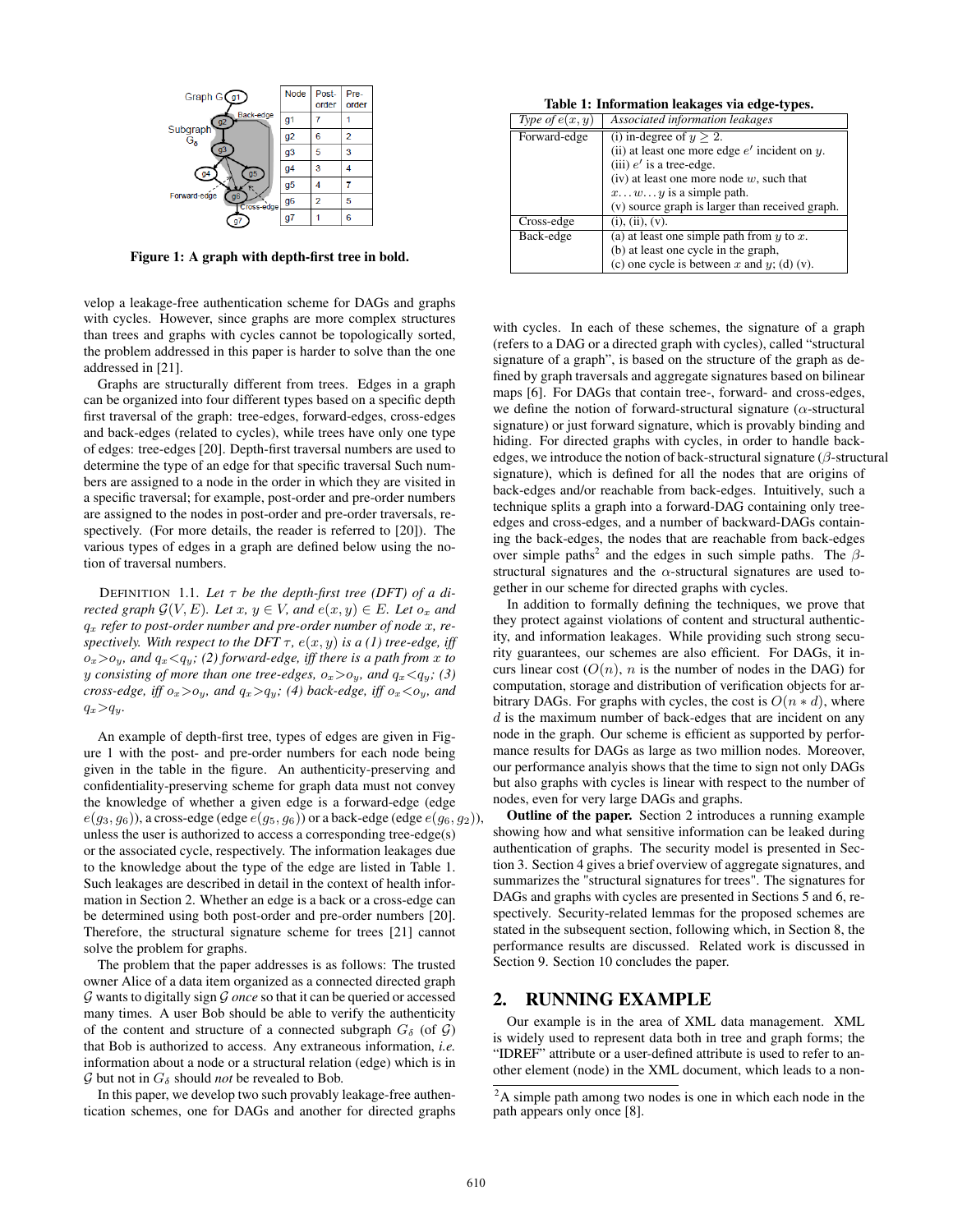

Figure 2: A health-record graph; tree-edges in bold.

tree edge (either a back-edge, cross-edge, or a forward-edge). The data object in Figure 2 is a graph-based representation of XMLbased health-care record of a patient, which typically contains sensitive information. The hospital database, which can be accessed remotely, stores all such patient health records.

Consider the following scenario. An insurance manager handling the insurance claim specifically towards the treatment of the disease *KidneyStone* has access to subgraph  $G_{\delta 1}$ . As a result of querying the database, the manager receives  $G_{\delta 1}$  and a set of authenticity verification items. This portion includes the nodes  $g_1$ ,  $g_3, g_{11}, g_{12}, g_{14}, g_{15}, g_{16}$  and  $g_{18}$ . One of the cross-edges received is  $(e(g_{11}, g_{12}))$ . By knowing that  $e(g_{11}, g_{12})$  is a cross-edge, the manager also learns that there is a tree-edge (to which the manager has no access) to the node representing *PostRecoveryProblems*, which implies that the patient has also suffered from another disease.

By knowledge of the schema, the insurance manager determines that an edge to such a node must be from a Disease node, which is a child of the *CriticalDiseases* node. Thus the manager infers that the patient is definitely suffering from some other critical disease. If the hospital specializes in some specific critical disease(s), which is mostly the case in reality, the manager can further infer which (possible) disease the patient is suffering from. Moreover, the manager can definitely infer that such a disease was cured (and thus diagnosed) before the *KidneyStone* disease; this is because the node of *PostRecoveryProblems* already exists. Each of these inferences leads to disclosure of information that is sensitive for the patient. Leakages inferred from the knowledge that  $e(q_{11}, q_{12})$  is a cross-edge are listed in Table 3.

We now consider another scenario, which also leads to leakage of some sensitive information by the knowledge that an edge is a back-edge. A pharmacist has access to  $G_{\delta 2}$  from the record in Figure 2. She has access to  $G_{\delta 2}$ , because she provides this medication (specified by node  $q_{14}$ ) to the patient. The pharmacist receives  $G_{\delta 2}$ and the corresponding verification items from the remote database to verify authenticity. If she somehow learns that the  $e(q_{14}, q_9)$  is a back-edge from the received information, she would learn that there is a path from  $q_9$  to  $q_{14}$  in the health-record. The schema of *HealthRecord* specifies that a symptom node is related to a critical disease from which a patient suffers from, that is there is an edge from the symptom node to a disease node. The disease node further has an edge to the *Medication* node. The only path that can exist

Table 2: Health-record: XML Elements

| Table 2: Health-record: XML Elements |                                               |  |
|--------------------------------------|-----------------------------------------------|--|
| Element                              | <b>Semantics</b>                              |  |
| <b>HealthRecord</b>                  | Root of the XML document                      |  |
| Symptoms                             | Lists the symptoms of a patient               |  |
| <b>CriticalDiseases</b>              | Critical diseases the patient                 |  |
|                                      | suffers/suffered from.                        |  |
| Symptom                              | Specifies a symptom. Attributes.              |  |
|                                      | type refers to the type a symptom.            |  |
|                                      | idref refers to the related disease.          |  |
| $\overline{D}$ isease                | Information about a specific                  |  |
|                                      | critical disease; Attributes: idref           |  |
|                                      | refers to PostRecoveryProblems.               |  |
| <b>Treatment</b>                     | Type of treatment administered on the         |  |
|                                      | patient. Attributes: name specifies the       |  |
|                                      | treatment. <i>idref</i> refers to the symptom |  |
|                                      | that a medication may affect.                 |  |
| Doctor                               | Name of the doctor who                        |  |
|                                      | administered the treatment.                   |  |
| PostRecovery-                        | Post-recovery problems that                   |  |
| <b>Problems</b>                      | a patient goes through. The node              |  |
|                                      | is created only once for the first            |  |
|                                      | recovery. For any later disease and           |  |
|                                      | recoveries from it, this node                 |  |
|                                      | is referred to from that Disease node.        |  |
| Problem                              | A post-recovery problem. Attribute:           |  |
|                                      | type specifies the type of the problem.       |  |
| PatientID                            | Identifier of the patient.                    |  |
|                                      | Attributes: id and name                       |  |
| <b>ContactDetails</b>                | Contact details of the patient.               |  |

from  $g_9$  to  $g_{14}$  is through a disease node. It is thus apparent that the patient suffers from a critical disease related to the symptom *UrinationPain*. The symptom name further leads to the possible name of the disease. If the hospital specializes in a limited number of critical diseases, the pharmacist can determine the name of the disease. The treatment type may easily lead to determine the seriousness of the illness. Table 4.

## 3. SECURITY MODEL

*Data Model*. A weakly<sup>3</sup> connected directed graph  $\mathcal{G}(V, E)$  is a data object, where  $V$  and  $E$  are the sets of vertices and edges in  $G$ . A node  $x$  represents an atomic unit of the data referred to as  $C_x$ . The fact that x precedes one of its siblings  $y$  in a DAG is denoted by  $x \prec y$ . A subgraph  $G'(V', E')$  that is shared with a user as a result of a query on the graph  $\mathcal{G}(V, E)$  is a weakly connected graph;  $G'(V', E') \subseteq \mathcal{G}(V, E).$ 

*Distribution Model*. We assume an untrusted third-party distribution model. The *trusted owner* Alice (A) of a data object organized as a graph  $G$  signs it. After signing  $G$ ,  $A$  may delegate the job of publishing G or processing queries over G to *third-party distributors* (D), each of whom does not have signature authority and maybe untrusted. A set of verification items or authentication units  $(IVs)$  for a subgraph G' denoted by  $VO(G')$  is sent to the user alongwith  $G'$ .

*Threat: Data tampering attack*. An attacker tampers the content, the structural order and/or the type of structural relation (edge) between two or more nodes of a graph.

*Threat: Inference attack*. A user, who has access to the subgraph

<sup>&</sup>lt;sup>3</sup>A directed graph that is not disconnected is a weakly connected directed graph [8].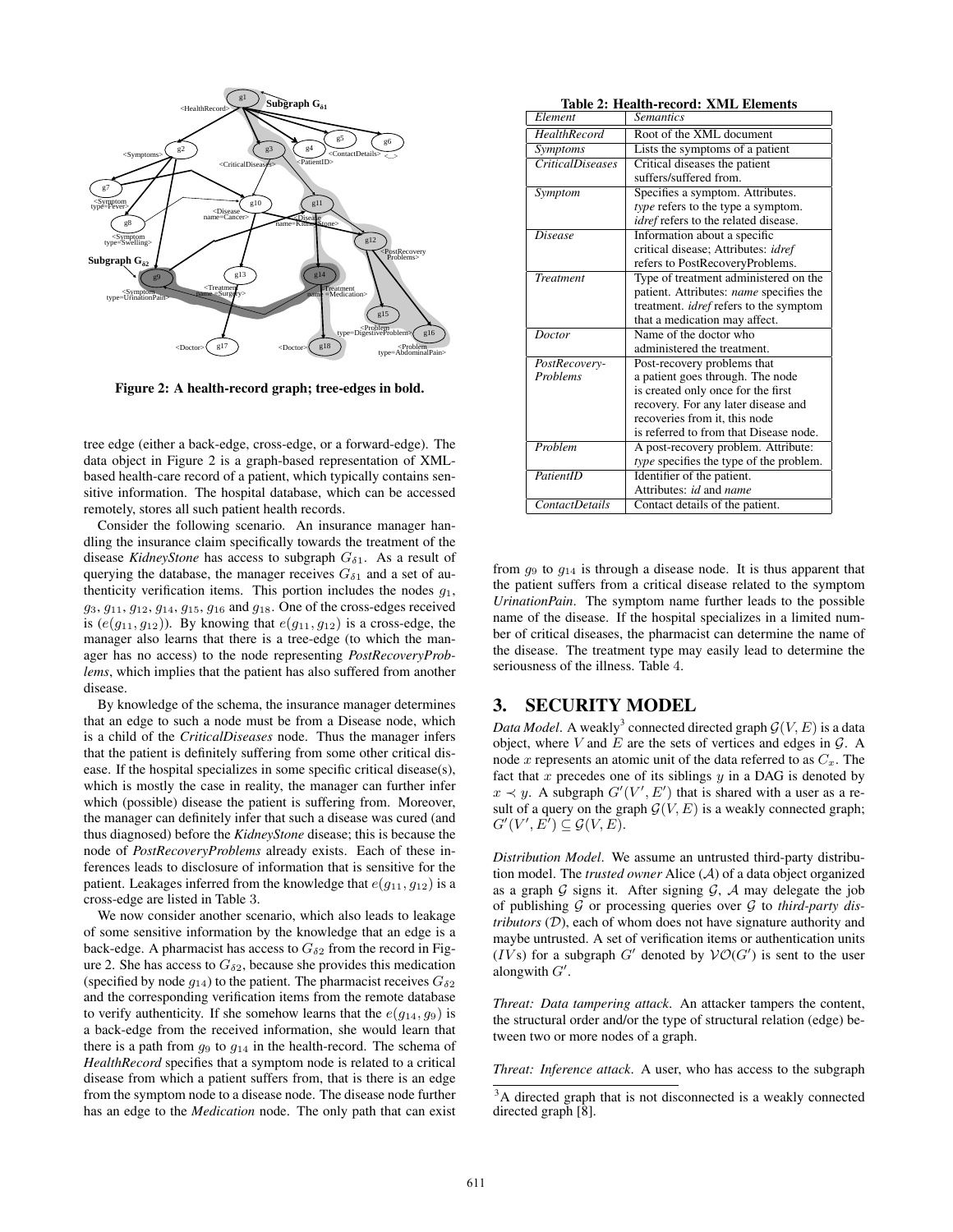Table 3: Leakage via cross-edge  $e(q_{11}, q_{12})$ , subgraph:  $G_{\delta 1}$ .

| Distinct leakages                       | Related sensitive            |
|-----------------------------------------|------------------------------|
|                                         | information leaked           |
| In-degree of $g_{12} \geq 2$            | The patient has suffered     |
|                                         | from at least one            |
|                                         | more disease.                |
| There is at least                       | $(1)$ This disease is a      |
| one more path                           | critical disease.            |
| from the node                           | (2) The patient has already  |
| CriticalDiseases to $g_{12}$            | recovered from this disease. |
| The graph is larger than $G_{\delta 1}$ | (1) The patient has been     |
|                                         | treated by another doctor.   |
|                                         | (2) She has been associated  |
|                                         | with this hospital earlier.  |
|                                         | (3) HealthRecord contains    |
|                                         | more disease-related data.   |

Table 4: Leakage via back-edge  $e(g_{14}, g_9)$ , subgraph:  $G_{\delta 2}$ .

| Distinct leakages                       | <b>Related</b> sensitive     |
|-----------------------------------------|------------------------------|
|                                         | information leaked           |
| (a) There is at least                   | (1) Symptom UrinationPain    |
| one cycle in the graph;                 | has led to a disease.        |
| (b) so there is at least                | This disease is being        |
| one path from $q_9$ to $q_{14}$         | treated with medication.     |
|                                         | (2) Since the treatment is   |
|                                         | medication, with high        |
|                                         | probability, this disease    |
|                                         | is not in a serious stage.   |
| The graph is larger than $G_{\delta 2}$ | <b>HealthRecord contains</b> |
|                                         | more disease-related data.   |

 $G'$  of a graph  $G$ , attempts to infer sensitive information from the signature and  $IVs$  sent to it with  $G'$ .

*Security Definitions*. We assume a probabilistic polynomial adversary [19] throughout the paper. A user  $\beta$  can authenticate the subgraph  $G'(V', E')$  that it receives. Authenticity of a graph is defined in Definition 3.1. Leakage-free requirements entail that the user cannot infer any information that is extraneous (Definition 3.2) to G'. Definition 3.3 gives the formal definition of leakage-free authentication.

DEFINITION 3.1 (AUTHENTICATION OF GRAPHS). *A graph*  $G'(V', E')$  is authenticated as a subgraph of  $\mathcal{G}(V, E)$  if and only *if* (1) no node or edge has been dropped or added to  $G'(V', E')$  in *an unauthorized manner, and (2) none of the following entities in the graph has been modified: (i) the content*  $C_x$  *of any node*  $x \in$  $V'$ , (ii) any edge  $e(x, y) \in E'$ , and (iii) (For DAGs) any structural *order*  $x \prec y$ ,  $x, y \in V'$ .

DEFINITION 3.2 (EXTRANEOUS INFORMATION). *Extraneous* information in a graph  $\mathcal{G}(V, E)$  with respect to its subgraph  $G'(V', E')$ *comprises of the nodes and edges that are in*  $G$  *but not in*  $G'$ *.* 

DEFINITION 3.3 (LEAKAGE-FREE SIGNING OF GRAPHS). *Let*  $G'(V', E')$  be a subgraph of graph  $\mathcal{G}(V, E)$ . The content of each  $node \ x \ C_x \in \{0,1\}^*$ . A leakage-free signature scheme (S) for *graphs is defined as follows:*

*1. A key generation algorithm* Gen *takes as input a security parameter* 1 k *and outputs a pair of keys* (pk, sk)*, where* pk and  $\underline{s}\underline{k}$  are called as public keys and private keys respec*tively. We assume for convention that each of these keys have length k, and k can be determined from* pk *and* sk.

- *2. The signing algorithm* Sign *takes as input a private key* sk *and a graph*  $\mathcal{G}(V, E)$ *, where the content*  $C_x$  *of each node*  $x, \in V$  *is such that*  $C_x \in \{0,1\}^*$ . It outputs a set of signature items *(or integrity verifiers)*  $\mathcal{VO}(\mathcal{G}(V,E))$ *, computed as*  $\mathcal{VO}(\mathcal{G}(V,E)) \leftarrow$  Sign<sub>sk</sub> $(\mathcal{G}(V,E)).$
- *3. The deterministic verification algorithm* Vrfy *takes as input a public key* pk, *a graph*  $G'(V', E')$ , *and a set of signature items*  $\mathcal{VO}(G^{\overline{\prime}}(\overline{V}', \overline{E}'))$ *. It outputs a bit b, with*  $b = 1$  *meaning* valid *and* b = 0 *meaning* invalid*. We write this as*  $b \leftarrow \forall$ rfy<sub>pk</sub>( $\mathcal{VO}(G'(V', E')), G'(V', E')).$  It is required *that for every k, every* (pk, <u>sk</u>) *output by* Gen( $1^k$ ), *every*  $graph G(V, E)$ *, and every subgraph*  $G'(V', E') \subseteq G(V, E)$ *, it holds that*  $\text{Vrfy}_{\text{pk}}(\mathcal{VO}(G'(V', E')), G'(V', E')) = 1.$
- *4. It is required that for a probabilistic polynomial distinguisher* B who receives  $G'(V', E')$  and the associated  $\mathcal{VO}(G'(V', E')),$ *the success probability of inferring that there exists at least a* node  $y \in (V - V')$ , or there exists at least an edge  $e \in (E)$  $- E'$ ), is negligible<sup>4</sup>.

### 4. BACKGROUND

In this section, we give an overview of the structural signatures for trees as a background. Table 4 summarizes the common acronyms and notations used in the paper.

#### 4.1 Summary of Structural Signatures

The structural signature scheme proposed by Kundu and Bertino [21] is used for the integrity assurance (a weaker security notion than authentication) of trees without leakage. The scheme is based on the observation that - "post-order and pre-order sequences of the vertices of a tree uniquely represent the tree". Since traversal numbers are not secure, a cryptographically secure notion of traversal numbers is used for structural positions of nodes. Such secure counterparts of traversal numbers are called as *randomized traversal numbers*. RPON (RRON) is randomized post-order number (resp., randomized pre-order number) and PON (RON) is post-order number (resp., pre-order number).

The properties of traversal numbers with respect to tree-edges, forward-edges, cross-edges, and back-edges is stated by the Definition 1.1. It shows that it is not possible to use the structural signature scheme for trees for authentication of graphs, as such scheme would leak information about the type of edges.

#### 4.2 Aggregate Signatures and Bilinear Maps

Let  $\mathbb{G}_1 = \langle P \rangle$  be an additively-written group of prime order p, and let  $\mathbb{G}_2$  be a multiplicatively written group of the same prime order p. A mapping  $e : \mathbb{G}_1 \times \mathbb{G}_1 \to \mathbb{G}_2$  is a bilinear map if (i)  $e(aX, bY) = e(X, Y)^{ab}$  for all  $X, Y \in \mathbb{G}_1$  and  $a, b \in \mathbb{Z}_p^*$ ; and (ii)  $\mathbb{G}_2 = \langle e(\mathsf{P}, \mathsf{P}) \rangle$ . The mapping e is efficiently computable, but given only P,  $a$ P, and X (but not  $a$ ) it is computationally infeasible to compute  $aX$  (i.e., the Computational Diffie-Hellman problem is difficult in  $\mathbb{G}_1$ ). This difficulty is what enables the signature and aggregate signature schemes based on bilinear pairings.

In this paper, we use the aggregate signature scheme by Boneh at al. [6]. In such scheme, the signer's secret key is  $\underline{\text{sk}} \in Z_p^*$ ,  $Q = s k P \in \mathbb{G}_1$  is public, and the signature for a message m is skM with  $M = \mathcal{H}(\mathbf{Q}, \mathbf{m}) \in \mathbb{G}_1$ , where H is a cryptographic oneway hash function; for convenience, we henceforth omit mention of

<sup>&</sup>lt;sup>4</sup>A function  $\epsilon(k)$  is negligible in cryptography if for every polynomial  $p(.)$ , there exists an N such that for all integers  $k > N$  it holds that  $\epsilon(k) < \frac{1}{p(k)}$  ([19]:Definition 3.4).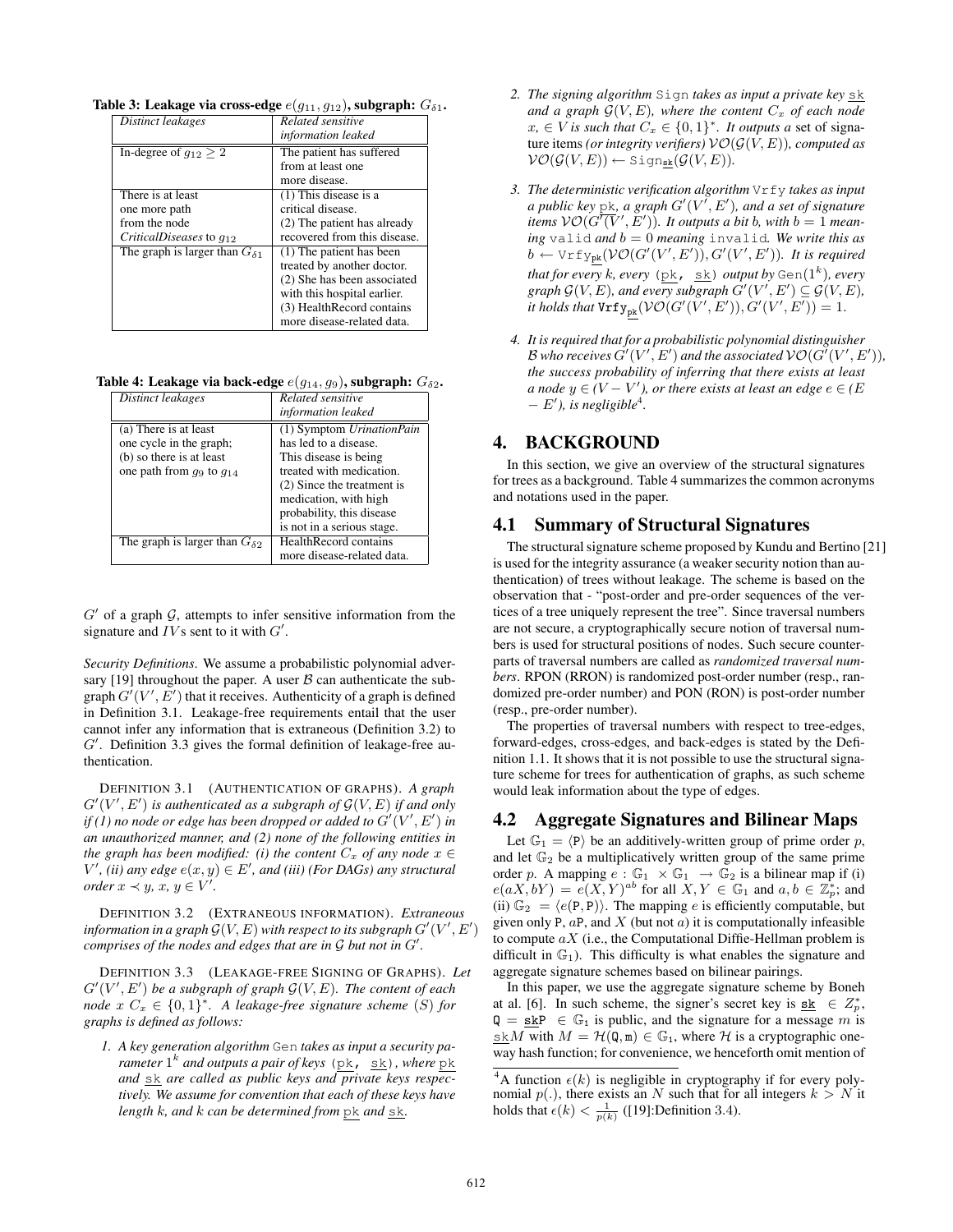| Notation/Acro.                                                                                                                                                    | Meaning                                                         |
|-------------------------------------------------------------------------------------------------------------------------------------------------------------------|-----------------------------------------------------------------|
| PON, $o_x$                                                                                                                                                        | Post-Order Number, PON of x.                                    |
| RPON, $p_x$                                                                                                                                                       | Randomized PON, RPON of x.                                      |
| RON, $q_x$                                                                                                                                                        | Pre-Order Number, RON of x.                                     |
| RRON, $r_x$                                                                                                                                                       | Randomized RON, RRON of $x$ .                                   |
| $\mathcal{G}(V,E)$                                                                                                                                                | A weakly connected directed graph with                          |
|                                                                                                                                                                   | set of vertices $V$ and set of edges $E$ .                      |
| $G_{\delta}(V_{\delta},E_{\delta})$                                                                                                                               | A weakly connected subgraph with                                |
|                                                                                                                                                                   | set of vertices $V_{\delta}$ and set of edges $E_{\delta}$ .    |
| e(x,y)                                                                                                                                                            | A directed edge from node $x$ to $y$ .                          |
| $\overline{C_x}$                                                                                                                                                  | Content of $x$ .                                                |
| $\mathcal{H}$                                                                                                                                                     | Cryptographically secure hash function.                         |
|                                                                                                                                                                   | $\mathcal{H}: \{0, 1\}^* \to \{0, 1\}^k$                        |
| $\alpha$                                                                                                                                                          | Related to <i>forward</i> , the direction of                    |
|                                                                                                                                                                   | forward-, cross- and tree-edges.                                |
| $\overline{\beta}$                                                                                                                                                | Related to backward, the direction                              |
|                                                                                                                                                                   | of back-edges. Used in the context of                           |
|                                                                                                                                                                   | $\beta$ -nodes and $\beta$ -reachable nodes.                    |
| $f, \chi, \tau$                                                                                                                                                   | Related to forward-cross- and tree-edges.                       |
|                                                                                                                                                                   | $\chi$ -RON of x, $\chi$ -RRON of x.                            |
| $q_x^{\gamma}$ , $r_x^{\gamma}$<br>$o_x^{\beta:u \rightarrow v}$ , $p_x^{\beta:u \rightarrow v}$<br>$q_x^{\beta:u \rightarrow v}$ , $r_x^{\beta:u \rightarrow v}$ | $\beta$ -PON, $\beta$ -RPON, $\beta$ -RON, $\beta$ -RRON, resp. |
|                                                                                                                                                                   | of x with respect to a <i>not-<math>\beta</math>-covered</i>    |
|                                                                                                                                                                   | back-edge $e(u, v)$ .                                           |
| $\frac{\theta_x^{\tau}, \theta_x^{\chi}}{\theta_x^{\beta: u \to v}, \Psi_x^{\beta: u \to v}}$                                                                     | Structural position of $\tau$ -node or $\chi$ -node x.          |
|                                                                                                                                                                   | Structural position/signature resp.,                            |
|                                                                                                                                                                   | of a $\beta$ -node or $\beta$ -reachable node x,                |
|                                                                                                                                                                   | with respect to a not- $\beta$ -covered                         |
|                                                                                                                                                                   | back-edge $e(u, v)$ .                                           |
| $\Psi_x^{\alpha}$                                                                                                                                                 | Forward structural signature of $x$ .                           |
|                                                                                                                                                                   | (same as $\alpha$ -signature of x).                             |
| $\Psi_{\mathcal{G}}^{\alpha}$                                                                                                                                     | Structural signature of DAG G.                                  |
|                                                                                                                                                                   | Also referred to as $\alpha$ -signature of $\mathcal{G}$ .      |
| $\overline{\Psi}_{\mathcal{G}}$                                                                                                                                   | Structural signature of graph $G$ .                             |
| $\overline{\cup}$                                                                                                                                                 | Union of the sets referred to by the left                       |
|                                                                                                                                                                   | and right operands followed by the                              |
|                                                                                                                                                                   | assignment of the result to the left op.                        |

Table 5: Acronyms and Notations.

the  $M = H(\mathbb{Q}, \mathbb{m})$  and simply say "message M". In the aggregate signatures, given the public P and Q, and given  $k$  message-signature pairs  $M_i$ ,  $\Psi_i = \underline{\textbf{sk}}M_i$ ,  $1 \leq i \leq k$ , the signature is verified by checking that the following equality holds:  $e(\mathbf{Q}, \sum_{i=1}^{k} M_i) =$  $e(P, \sum_{i=1}^k \Psi_i).$ 

## 5. DAGS

In this section, we develop structural signatures for DAGs that makes use of bilinear maps. We chose bilinear maps primarily because to the best of our knowledge, there is no other mechanism that is as secure as the aggregate signatures based on bilinear maps. One possible option is the scheme for batch verification of RSA signatures [15, 16, 2], which is however not known to be secure (Section 9).

Consider a user, who is authorized to access one or more crossedges incident upon a node  $x$ , but not the associated tree-edge(s). For example with reference to Figure 2, the user has access only to  $e(q_{11}, q_{12})$ , which is a cross-edge. One way to share a forward or cross-edge with the user, without leaking it to the user the type of the edge (such as the fact that " $e(q_{11}, q_{12})$  is a cross-edge") is to convey to the user that it is a tree-edge. By concealing the original type of an edge (such as forward or cross-edge) and conveying to the user that any edge it receives is of type tree-edge, unless the user also receives the associated tree-edge(s), we can prevent leakages associated with cross-edges. Note that the structural signature makes use of the notion of traversal numbers, and that post-order and pre-order numbers allows one to detect whether an edge is a cross-edge or not (Definition 1.1). Moreover, such numbers cannot be used to differentiate a forward-edge from a tree-edge.

We thus need to define a different notion of traversal numbers so that a cross-edge would be verified by Bob as a tree-edge. In that context, we refer to the end-point of cross-edge(s) as a  $\chi$ -node. By Definition 1.1, it is the pre-order number (and not the post-order number) of a  $\chi$ -node that violates the behavior of pre-order numbers that is exhibited in case of tree-edges. We first define a variant of the pre-order numbers denoted by  $\chi$ -pre-order numbers (in short,  $\chi$ -RONs) (Definition 5.2) specifically for  $\chi$ -nodes. Using a randomized notion of such variants of pre-order numbers, denoted by  $\chi$ -randomized pre-order numbers (in short,  $\chi$ -RRONs), we define a structural position of a  $\chi$ -node that satisfies the constraints of a tree-edge in terms of traversal numbers (Definition 1.1). Such a notion of structural position is then used to compute the aggregate signature for the DAG. Since the definitions of  $\chi$ -RONs and  $\chi$ -RRONs are specific to cross-edges and  $\chi$ -nodes only, tree-edges are always conveyed as they are.

Given that the tree-edges, forward-edges, and cross-edges have the same direction, we refer to the signatures for DAGs as *forwardsignatures* (denoted by  $\alpha$ -signatures). A node that is not a  $\chi$ -node (in a DAG or in a graph) such as  $g_3$  in Figure 2, is referred to as a tree-node (in short,  $\tau$ -node).

DEFINITION 5.1 (χ-NODE). *A node* x *in a connected directed acyclic graph*  $\mathcal{G}(V, E)$  *is a*  $\chi$ *-node, iff there exists an edge*  $e(w, x)$ *in*  $G$  *such that*  $e(w, x)$  *is a cross-edge.* 

DEFINITION 5.2 (χ-RONS). *Let* x *be a* χ*-node in a connected directed acyclic graph*  $\mathcal{G}(V, E)$ *. Let*  $e(w, x)$  *and*  $e(x, y)$  *be two* edges in G. The  $\chi$ -pre-order numbers of x and w denoted by  $q_x^{\chi}$  and  $q_w^{\chi}$  are defined such that they satisfy the following conditions:(1)  $q_x^{\chi}$  $> q_x^{\tau}$ ; (2) if w is a x-node,  $q_x^{\chi} > q_w^{\chi}$ , else  $q_x^{\chi} > q_w^{\tau}$ ; (3)  $q_x^{\chi} < q_y^{\tau}$ ; *(4)*  $q_u^{\chi} < q_x^{\chi} < q_v^{\chi}$ , where u, x, and v are siblings and  $u \prec x \prec v$ .

Since a DAG can be topologically-ordered, the properties of a  $\chi$ pre-order number can be satisfied. For a  $\chi$ -node x, its  $\chi$ -randomized pre-order number ( $\chi$ -RRON) is the randomized version of  $q_x^{\chi}$  and is denoted by  $r_x^{\chi}$ . It is defined in the same way RPON is defined for PON and RRON for RON. Randomized traversal numbers can be easily computed by either of the three techniques mentioned in [21].

In our running example (Figure 2),  $g_{10}$  and  $g_{12}$  are  $\chi$ -nodes;  $r_{g_{10}}^{\chi}$  and  $r_{g_{12}}^{\chi}$  are the  $\chi$ -RRONs of  $g_{10}$  and  $g_{12}$ . The notions of τ -structural and χ-structural position (τ -position and χ-position in short, respectively) of a  $\tau$ -node and a  $\chi$ -node, respectively are defined by the following definitions.

DEFINITION 5.3 (τ -STRUCTURAL POSITION). *Let* x *be a node in a connected DAG*  $\mathcal{G}(V, E)$ *. Its*  $\tau$ -structural position, denoted by  $\theta_x^{\tau}$ *, is defined as the pair of its RPON*  $p_x^{\tau}$  *and RRON*  $r_x^{\tau}$ *, that is,*  $\theta_x^{\tau}$  $=(p_x^{\tau}, r_x^{\tau}).$ 

DEFINITION 5.4  $(\chi$ -STRUCTURAL POSITION). Let x be a  $\chi$ *node in a connected DAG*  $\mathcal{G}(V, E)$ *. Its*  $\chi$ -structural position, de*noted by*  $\theta_x^{\chi}$ *, is defined as the pair of its RPON*  $p_x^{\tau}$  *and*  $\chi$ *-RRON*  $r_x^{\chi}$ *, that is,*  $\theta_x^{\chi} = (p_x^{\tau}, r_x^{\chi})$ *.* 

In our running example (Figure 2), the  $\tau$ -structural position of node  $g_3$  is  $\theta_x^{\tau} = (p_{g_3}^{\tau}, r_{g_3}^{\tau})$ ; for  $\chi$ -node  $g_{10}$ , its  $\chi$ -structural position is  $\theta_x^{\chi}$  $=(p_{g_{10}}^{\tau}, r_{g_{10}}^{\chi})$ .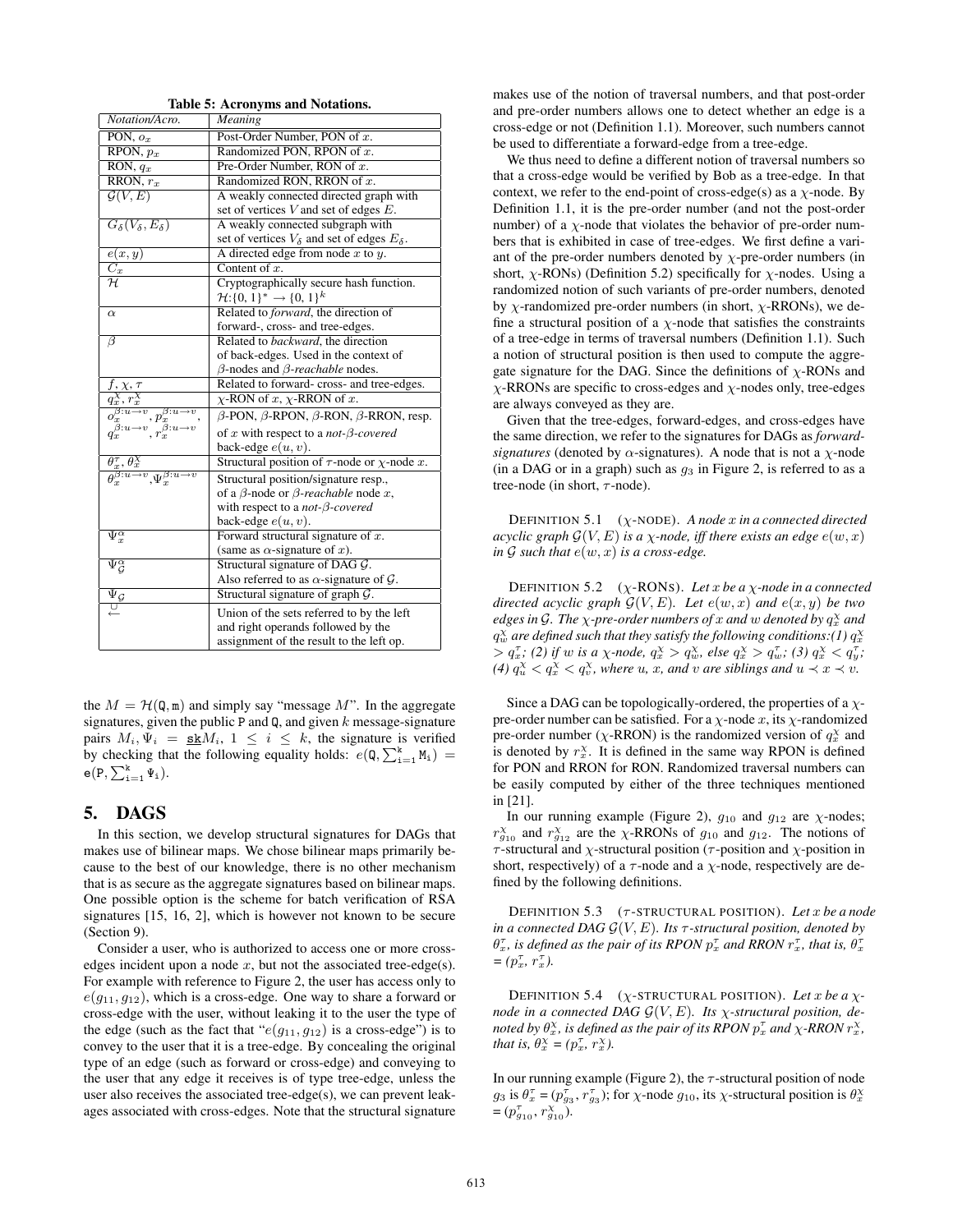1. Execute a depth-first traversal of  $G(V, E)$ .

- 2. For each node  $x \in V$ , compute its post-order number  $o_x^{\tau}$  and pre-order number  $q_x^{\tau}$ .
- 3. If  $e(w, x) \in E$  is such that  $(o_w^{\tau} > o_x^{\tau})$  and  $(q_w^{\tau} > q_x^{\tau})$ , then mark  $e(w, x)$  as a  $\chi$ -edge and x as a  $\chi$ -node.
- 4. For each  $\chi$ -node, compute its  $\chi$ -RON  $q^{\chi}$
- 5. For all nodes in V, transform the traversal numbers into randomized traversal numbers, that preserve the order.
- 6. For a  $\chi$ -node  $x, \theta_x^{\chi} \leftarrow (p_x^{\tau}, r_x^{\chi})$ .
- 7. For each x that is *not* a  $\chi$ -node, assign  $(p_x^{\tau}, r_x^{\tau})$  to x as its structural position  $\theta_x^{\tau}$ .
- 8. For each node x in V, compute its authentication unit  $\xi_x$ :

(a) If x is a cross-node,  $\theta_x \leftarrow \theta_x^{\chi}$ ; Else  $\theta_x \leftarrow \theta_x^{\tau}$ .

(b)  $\xi_x \leftarrow \mathcal{H}(\theta_x || C_x).$ 

- 9. Choose a secure random  $\omega$ ; Let  $\omega_G \leftarrow \mathcal{H}(\omega)$ .
- 10. Compute the signature of the DAG as in equation 1.

#### Figure 3: Algorithm to sign a DAG.

#### 5.1 Signing a DAG

The signature of a DAG is the salted aggregate signature of all the nodes in the DAG. The salt used is a random  $\omega$ , which can be treated to be associated with a dummy node. The algorithm to sign a DAG is described in Figure 5.1.

DEFINITION 5.5 (AUTHENTICATION UNIT OF A NODE). *Let* x *be a node in a connected DAG* G(V, E)*. Let* H *denote a one-way cryptographic hash function. The authentication unit*  $\xi_x$  *of* x *is defined as follows:*  $\xi_x = \mathcal{H}(\theta_x || C_x)$ , where: *if* x *is a*  $\chi$ -node,  $\theta_x$  *is equal to*  $\theta_x^{\chi}$ *, else it is equal to*  $\theta_x^{\tau}$ *.* 

**DEFINITION 5.6** (SIGNATURE OF A DAG). Let  $\omega$  be a cryp*tographically secure random. Let* H *denote a one-way cryptographic hash function. Let* sk *be the private key and* P *be defined as in an aggregate signature framework (Section 4.2). Let* ω<sup>G</sup> *be defined as*  $\mathcal{H}(\omega)$ . The structural signature of a graph  $\mathcal{G}(V, E)$ , de*noted by*  $\Psi_{\mathcal{G}(V,E)}$ *, is defined as follows:* 

$$
\Psi_{\mathcal{G}(V,E)} \leftarrow e(\mathbf{P}, \underline{\mathbf{sk}}(\omega_{\mathcal{G}} + \sum_{\mathbf{x} \in \mathbf{V}} \xi_{\mathbf{x}})). \tag{1}
$$

# 5.2 Distribution

Let  $G'(V', E')$  be an arbitrary weakly connected subgraph of the weakly connected DAG  $\mathcal{G}(V, E)$ .  $\mathcal{D}$  sends the following  $O(1)$ number of authentication items to B: (1)  $G'(V', E')$ , and (2) the set of verification units  $V\mathcal{O}(G'(V', E'))$  consisting of the signature of the DAG  $\Psi_{\mathcal{G}}$ , and authentication unit of the subgraph  $\xi_{G'}$ , which is computed as follows:  $\xi_{G'} \leftarrow \omega_{\mathcal{G}} + \sum_{y \in (V - V')} \xi_y$ .

## 5.3 Authentication

A user B receives (1) a subgraph  $G''(V'', E'')$ , (2) the signature of the DAG  $\Psi_{\mathcal{G}}$ , and (3) the authentication unit  $\xi$  of the subgraph from the distributor D. The verification process goes as follows.

*Verification of Contents.* B evaluates Eq. 2 and then Eq. 3.

$$
\Omega \leftarrow \sum_{y \in V''} \mathcal{H}(\theta_y \parallel C_y). \tag{2}
$$

$$
e(\mathbf{Q}, \mathbf{\Omega} + \xi) \stackrel{?}{=} \Psi_{\mathcal{G}}.
$$
 (3)

*Verification of Structural Relations*

- 1. Execute a depth-first traversal of  $G'$ . Let the structural position of each node x be  $\theta_x = (p_x, r_x)$ .
- 2. Let x be an immediate ancestor of z; if  $(p_x \leq p_z)$  or  $(r_x \geq$  $r<sub>z</sub>$ ), then this relationship between x and z is incorrect.
- 3. For ordered-DAGs, let y be the right sibling of z; if  $(p_z >$  $p_y$ ) or  $(r_z \ge r_y)$ , then the left-right order among the siblings  $y$  and  $z$  is incorrect.

*Example*: Suppose that the back-edge  $e(q_{14}, q_9)$  did not exist in our running example (Figure 2), thus turning this graph into a DAG. In such a DAG, the cross-edges are  $e(g_{11}, g_{12})$ ,  $e(g_8, g_{10})$ , and  $e(g_3, g_{10})$ . Consider the cross-edge  $e(g_{11}, g_{12})$  and the crossnode  $g_{12}$ . The  $\alpha$ -structural signatures for this DAG are computed such that  $r_{g12}^{\chi}$  is larger than  $r_{g11}^{\chi}$  and  $p_{g12}^{\tau}$  is smaller than  $p_{g11}^{\tau}$ , which conveys that  $e(g_{11}, g_{12})$  is a tree-edge and conceals the fact that it is a cross-edge.

#### 6. GRAPHS WITH CYCLES

In this section, we build on the solution for DAGs and present the general solution for graphs with cycles that handles all the four types of edges.

A back-edge (such as  $e(g_{14}, g_9)$  in the graph in Figure 2) should be presented to the user as a tree-edge unless the user has access to an cycle associated with the back-edge also. Following Definition 1.1, both the post-order and pre-order numbers of a node (e.g.,  $g_{14}$ ), which is the origin of a back-edge (denoted by  $\beta$ -nodes), violate the behavior of the respective numbers that is exhibited in case of tree-edges. In order to handle back-edges, we define a notion of β-post-order number (β-PON) and β-pre-order number (β-RON) for each node that either is a  $\beta$ -node or is reachable from a  $\beta$ -node over a simple path. Nodes that are reachable from a  $\beta$ -node x over a simple path over a  $\beta$ -edge  $e(x, w)$ , also need to be considered for the following reason. The authentication unit of such nodes must be such that when they are presented to an authenticity prover alongwith the related back-edge  $e(x, w)$ , they should not leak the fact that  $e(x, w)$  is a back-edge; rather they should be consistent with the information presented to the prover that  $e(x, w)$  is a tree-edge. Examples of  $\beta$ -reachable nodes from the  $\beta$ -node  $q_{14}$  in Figure 2 are  $g_9$ ,  $g_{11}$ ,  $g_{12}$ ,  $g_{15}$  and  $g_{16}$ .

We define the notion of  $\beta$ -nodes like the notion of  $\chi$ -nodes.  $\beta$ nodes are nodes that are origins of back-edges (Definition 6.1). We then define the notion of β*-reachable* nodes (Definition 6.2). In order to define such signatures, we define a variant of PON and RON for such nodes (Definition 6.4). Such variants satisfy the property of tree-edges in terms of traversal numbers.

DEFINITION 6.1 ( $\beta$ -NODE). *A node* x *in a graph*  $\mathcal{G}(V, E)$  *is a*  $\beta$ -node, iff there exists an edge  $e(x, w)$  in  $\mathcal G$  such that  $e(x, w)$  is *a back-edge.*

DEFINITION 6.2 (β-REACHABLE). *Let node* x *be a* β*-node in a graph*  $\mathcal{G}(V, E)$  *and let*  $e(x, w)$  *be a back-edge. A node* y *is said to be*  $\beta$ -reachable *from* x *(over*  $e(x, w)$ *)* in G iff either y is w *or there exists a simple path* sp(x, y) *from* x *to* y *in* G *such that*  $sp(x, y) = x \rightarrow w \dots \rightarrow y$ .

Unlike the case of cross-edges (Section 5), in the case of backedges, a β-node or a β*-reachable* node has the following position(s) and authentication unit(s): (1)  $\beta$ -structural; and (2)  $\chi$ -structural, if it is a  $\chi$ -node,  $\tau$ -structural, otherwise. A  $\beta$ -node, or a node that is β*-reachable*, may have multiple β-structural positions (β-positions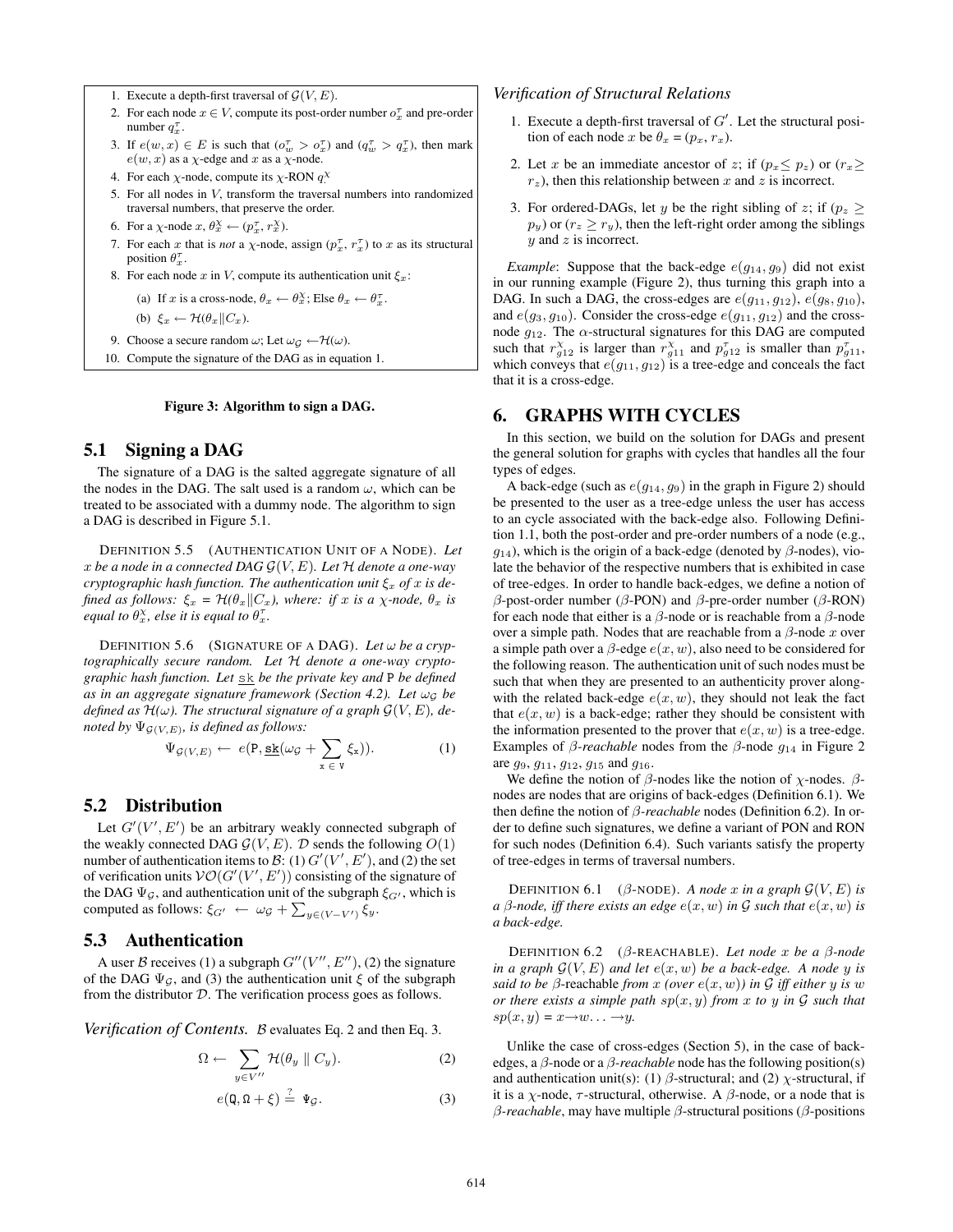$$
\underbrace{\qquad \qquad \text{b} \qquad \qquad } \qquad \qquad \text{c}
$$

#### Figure 4: Illustration of not- $\beta$ -covered edges.

in short) and authentication units. A given node may be reachable from multiple back-edges over a simple-path. We only need to consider a minimal set of such edges, which are not covered by other back-edges in a simple-path. Such back-edges are called *not-*β*-covered* (Definition 6.3). The number of such positions and authentication units for a node is the same as the number of *not-*β*covered* back-edges (Definition 6.3) from which it is reachable over a simple path. However, a user receives *one* position per node. For example, if a user is not permitted to access a cycle, but the related back-edge,  $\beta$ -structural position and signature are sent to the user. However, if the user has access to a cycle, conveying the information that one of the edges in the cycle is a back-edge does not leak any information. In what follows,  $x \rightarrow y$  denotes the edge  $e(x, y)$ and  $y \dots \rightarrow z$  denotes the simple path  $sp(y, z)$  from y to z.

In a graph, a node maybe β*-reachable* from many back-edges. The question is do we need to consider only one of them or "some" of them in order to minimize the number of  $\beta$ -positions. Consider the graph in Figure 4 with  $a$  as the root of the depth-first tree; edges  $e(a, b)$  and  $e(a, c)$  are the tree-edges. Edges  $e(b, a)$  and  $e(c, a)$  are back-edges. Both b and c are β-nodes. a is β*-reachable* from both b and c. The question is would there be one or two  $\beta$ -positions for a. If a user has access to all nodes and only the back-edges, then how would both of them be proven as tree-edges. To this end, let us first define  $\beta$ -covered and not- $\beta$ -covered edges.

DEFINITION 6.3 (β-COVERED, NOT-β-COVERED). *A back-edge*  $e(u, v)$  *is said to be "β-covered" by another back-edge*  $e(x, y)$  *in graph*  $G(V, E)$  *iff there is a simple path sp(x, v) in*  $G$  *such that*  $sp(x, v) = x \rightarrow y \rightarrow u \rightarrow v$ . A back-edge  $e(u, v)$  is said to be *"not-β-covered" iff there exists no such back-edge*  $e(x, y)$  *in G.* 

 $\beta$ -structural positions are assigned to nodes as follows: for each node x that is  $\beta$ -reachable from a not- $\beta$ -covered back-edge  $e(u, v)$ , a  $\beta$ -position is assigned to x for each such  $e(u, v)$ . In order to define the constituents of a  $\beta$ -position, we define  $\beta$ -PONs and  $\beta$ -RONs next.

DEFINITION 6.4 ( $\beta$ -PONS,  $\beta$ -RONS). Let  $e(x, w)$  and  $e(y, z)$ *be back-edges in graph* G(V, E)*. Let* e(x, w) *be not-*β*-covered and*  $e(y, z)$  *be*  $\beta$ -covered by  $e(x, w)$ *. The*  $\beta$ -post-order ( $\beta$ -pre*order) numbers of* x*,* w*,* y *and* z *with respect to* e(x, w)*, denoted by*  $o_x^{\beta:x\to w}$ ,  $o_w^{\beta:x\to w}$ ,  $o_y^{\beta:x\to w}$ , and  $o_z^{\beta:x\to w}$ , respectively  $(q_x^{\beta:x\to w}$ ,  $q_w^{\beta:x\rightarrow w}$ ,  $q_y^{\beta:x\rightarrow w}$ , and  $q_z^{\beta:x\rightarrow w}$ , respectively) satisfy the following *conditions: (1)*  $o_x^{\beta:x\rightarrow w} = o_x^{\tau}; q_x^{\beta:x\rightarrow w} = q_x^{\chi}$ , if x is a  $\chi$ -node,  $q_x^{\beta:x\rightarrow w} = q_x^{\tau}$ ; else

$$
\begin{array}{l} (2) \ \theta_w^{\beta;x \to w} <\phi_x^{\beta:x \to w} \, ; \, q_w^{\beta:x \to w} > q_x^{\beta:x \to w} \, ; \\ (3) \ \theta_z^{\beta:x \to w} <\phi_y^{\beta:x \to w} <\phi_w^{\beta:x \to w} \, ; \, q_z^{\beta:x \to w} > q_y^{\beta:x \to w} > q_w^{\beta:x \to w} \, . \end{array}
$$

For a  $\beta$ -node x, the randomized versions of its  $\beta$ -post-order number with respect to  $e(x, w)$   $o_x^{\beta:x \to w}$  and  $\beta$ -pre-order number  $q_x^{\beta:x\rightarrow w}$  are denoted by  $p_x^{\beta:x\rightarrow w}$  and  $r_x^{\beta:x\rightarrow w}$ , respectively and are defined in the same manner as RPON is defined for PON and RRON for RON. In order to define  $\alpha$ -signatures for non-acyclic graphs, the  $\chi$ -pre-order-numbers for  $\chi$ -nodes are defined below with an additional constraint related to back-edges, but without changing their properties as defined in Definition 5.2.

DEFINITION 6.5 (χ-RONS). *Let* x *be a* χ*-node in a connected directed graph*  $G(V, E)$ *. Let*  $e(w, x)$  *and*  $e(x, y)$  *be edges in*  $G$ *"such that neither of them is a back-edge"*<sup>5</sup> *. The* χ*-pre-order num*ber of x and w denoted by  $q_x^{\chi}$  and  $q_w^{\chi}$ , respectively, satisfy the fol*lowing conditions:*(*l*)  $q_x^{\chi} > q_x^{\tau}$ ; (2) *if* w *is a*  $\chi$ -node,  $q_x^{\chi} > q_w^{\chi}$ , else  $q_x^{\chi} > q_w^{\tau}$ ; and (3)  $q_x^{\chi} < q_y^{\tau}$ .

DEFINITION 6.6 (β-STRUCTURAL POSITION). *Let* x *be a node, which is* β-reachable *from* y *over the not-*β*-covered back-edge* e(y, z) *in a graph*  $\mathcal{G}(V, E)$ *. The*  $\beta$ *-structural position of* x *with respect to*  $e(y, z)$  denoted by  $\theta_x^{\beta:y\rightarrow z}$ , is defined as the pair of its  $\beta$ -RPON  $p_x^{\beta:y\rightarrow z}$  and  $\beta$ -RRON  $r_x^{\beta:y\rightarrow z}$ , that is,  $\theta_x^{\beta:e(y,z)} = (p_x^{\beta:y\rightarrow z}, r_x^{\beta:y\rightarrow z})$ . *Similarly, the* β*-structural position of* y *with respect to* e(y, z) *denoted by*  $\theta_y^{\beta:y\rightarrow z} = (p_y^{\beta:y\rightarrow z}, r_y^{\beta:y\rightarrow z})$ .

If a node is a  $\beta$ -node, it is also a  $\tau$ -node or a  $\chi$ -node. However if a node is a  $\chi$ -node it is not a  $\tau$ -node and vice versa. The authentication units associated with β-nodes, β*-reachable* nodes and back-edges are called backward signatures (β-authentication unit in short). Each node has a  $\alpha$ -authentication unit. Moreover, if a node x is β-reachable from a not-β-covered back-edge  $e(y, z)$  in  $\mathcal{G}$ , it has a  $\beta$ -authentication unit  $\Psi_x^{\beta: y \to z}$ .

DEFINITION  $6.7$  ( $\beta$ -AUTHENTICATION UNIT OF A NODE). *Let* x *be a node and* e(y, z) *be a not-*β*-covered edge in a weakly connected directed graph*  $G(V, E)$  *such that* x *is*  $\beta$ -reachable *from* y *over* e(y, z)*. The* β*-structural authentication unit of* x*, denoted*  $\partial y \xi_x^{\beta y \to z}$ , is defined as  $\xi_x^{\beta:y \to z} = \mathcal{H}(\theta_x^{\beta:y \to z} || C_x)$ . The  $\beta$ -structural signature of the  $\beta$ -node y, denoted by  $\xi_{y}^{\beta:y\rightarrow z}$ , is defined as  $\xi_{y}^{\beta:y\rightarrow z}$  $= \mathcal{H}(\theta_y^{\beta:y\rightarrow z}||C_y).$ 

**DEFINITION 6.8** (SIGNATURE OF A GRAPH). Let  $\omega$  be a cryp*tographically secure random. Let* H *denote a one-way cryptographic hash function. Let* sk *be the private key and* P *be defined as in an aggregate signature framework (Section 4.2). Let*  $\omega_G$  *be defined as*  $\mathcal{H}(\omega)$ . Let  $S_x$  be the set of not- $\beta$ -covered edges from *each of which* x *is* β*-reachable. The structural signature of a graph*  $\mathcal{G}(V, E)$ *, denoted by*  $\Psi_{\mathcal{G}(V, E)}$ *, is defined as follows:* 

$$
\Psi_{\mathcal{G}(V,E)} \leftarrow e(\mathbf{P}, \mathbf{\underline{sk}}(\omega_{\mathcal{G}} + \sum_{x \in V} \xi_x^{\alpha} + \sum_{x \in V} \sum_{\mathbf{e}(y,z) \in S_x} \xi_x^{\beta \cdot y \to z})). \tag{4}
$$

#### 6.1 Signing a Graph

The steps that the trusted owner Alice uses to sign and share a graph  $\mathcal{G}(V, E)$  with Bob are presented in Figure 6.1. How the set of not- $\beta$ -covered back-edges are determined is stated by Lemma 6.9.

LEMMA 6.9. *In a graph G, the*  $\beta$ *-node u that has the lowest*  $\sigma_u^{\tau}$ *among all*  $\beta$ *-nodes is such that a back-edge*  $e(u, v)$  *in*  $\mathcal G$  *is* not- $\beta$ covered *by any other back-edge.*

PROOF. Let w be a node and  $e(w, x)$  be a back-edge in G such that  $e(u, v)$  is β-covered by  $e(w, x)$ . In such a case, by the property of postorder numbers, the depth-first traversal would assign a post-order number  $o_w^{\tau}$  to w such that  $o_w^{\tau} < o_u^{\tau}$ , which is a contradiction.

#### 6.2 Distribution

In this section, we show how to provide an optimal distribution technique that sends only  $O(1)$  authentication units to the user.  $D$ sends the following items to B:  $G'(V', E')$ , the signature of the graph  $\Psi_{\mathcal{G}}$ , and an authentication unit of the subgraph  $\xi_{G'}$ , which is computed as in the algorithm given in Figure 6.2. The set of verification units  $V\mathcal{O}(G'(V', E')) = \{\Psi_{\mathcal{G}}, \xi_{G'}\}.$ 

 $5$ Difference from Definition 5.2 is "such that neither of them is a back-edge".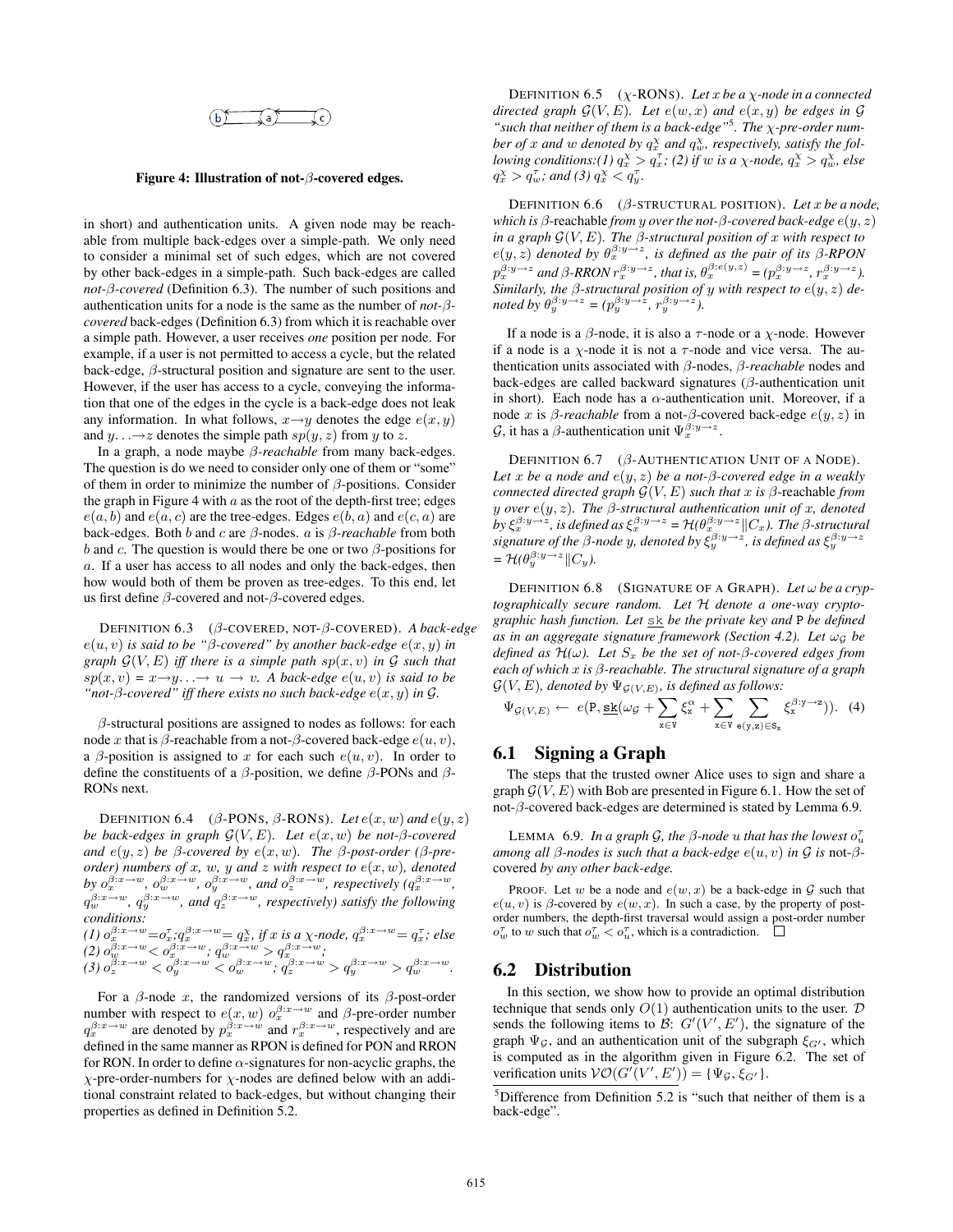```
1. Forward pass on graph G(V, E).
```
- (a) Execute a depth-first manner traversal on  $\mathcal{G}(V, E)$ .
- (b) For each node  $x \in V$ , compute  $o_x^{\tau}$  and  $q_x^{\tau}$ .
- (c) If  $e(w, x) \in E$ , and
	- i. If  $((o_w^{\tau} > o_x^{\tau})$  and  $(q_w^{\tau} > q_x^{\tau})$ , then mark  $e(w, x)$  as a crossedge and x as a  $\chi$ -node.
	- ii. If  $(o_w^{\tau} < o_x^{\tau})$  and  $(q_w^{\tau} > q_x^{\tau})$ , then mark  $e(w, x)$  as a backedge and  $w$  as a  $\beta$ -node.
- (d) For each  $\chi$ -node, compute its  $q^{\chi}$
- 2. Backward pass on graph  $\mathcal{G}(V, E)$ .
	- (a) Let  $V^{\beta}$  be the set of all back-nodes in  $\mathcal{G}$ .
	- (b) Let  $y \in V^{\beta}$  such that  $o_y^{\tau} < o_u^{\tau}$ ,  $\forall u \in (V^{\beta} \{y\})$
	- (c) For each back-edge  $e(y, z)$  from y, execute a depth-first traversal of the graph from z.
	- (d) For each node w that is  $\beta$ -reachable from y over  $e(y, z)$ ,
		- i. If w is not visited earlier from y, compute  $o_w^{\beta: y \to z}$  and  $q_w^{\beta:y\rightarrow z}$ .
		- ii. Else compute  $o_w^{\beta:y\to z}$  and  $q_w^{\beta:y\to z}$ , such that  $o_w^{\beta:y\to z}$  is less than and  $q_w^{\beta:y\rightarrow z}$  is larger than the respective values computed in the previous visit.
		- iii. if w is a back-node,  $V^{\beta} \leftarrow V^{\beta} \{w\}.$
	- (e) Goto step (a) until  $V^{\beta}$  is empty.
- 3. For each node  $x \in V$ , transform the traversal numbers into randomized traversal numbers, so that they preserve the order.
- 4. For each node  $x \in V$  that is a  $\chi$ -node, assign  $(p_x^{\tau}, r_x^{\chi})$  to x as its structural position  $\theta_x^{\chi}$ .
- 5. For each node  $x \in V$  that is *not* a  $\chi$ -node, assign  $(p_x^{\tau}, r_x^{\tau})$  to x as its structural position  $\theta_x^{\tau}$ .
- 6. For each node  $x \in V$ , and for each not- $\beta$ -covered back-edge  $e(y, z)$  such that x is  $\beta$ -reachable from y over  $e(y, z)$ ,  $\theta_x^{\beta:y\rightarrow z} \leftarrow (p_x^{\beta:y\rightarrow z}, r_x^{\beta:y\rightarrow z}).$
- 7. For each node  $y \in V$  such that  $e(y, z)$  is a not- $\beta$ -covered back-edge,  $\theta_y^{\beta:y\rightarrow z} \leftarrow (p_y^{\beta:y\rightarrow z}, r_y^{\beta:y\rightarrow z}).$
- 8. For each node  $x \in V$ :
	- (a) If x is a  $\chi$ -node,  $\theta_x \leftarrow \theta_x^{\chi}$  else  $\theta_x \leftarrow \theta_x^{\tau}$ .
	- (b) Compute the  $\alpha$ -signature  $\xi_x^{\alpha} \leftarrow \mathcal{H}(\theta_x || C_x)$ .
	- (c) If x is  $\beta$ -reachable from a not- $\beta$ -covered back-edge  $e(y, z)$ , compute the  $\beta$ -signature  $\xi_x^{\beta: y \to z} \leftarrow \mathcal{H}(\theta_x^{\beta: y \to z} \parallel C_x)$ .
	- (d) If x is such that  $e(x, w)$  is a *not-* $\beta$ *-covered* back-edge, compute the  $\beta$ -signature  $\xi_x^{\beta:x\to w} \leftarrow \mathcal{H}(\theta_x^{\beta:x\to w} \parallel C_x)$ .
- 9. Choose a secure random  $\omega$ ; Let  $\omega_G \leftarrow \mathcal{H}(\omega)$ .
- 10. Compute the signature of the graph  $G(V, E)$  as in Eq. 4.

#### Figure 5: Algorithm to sign a graph.

#### 6.3 Authentication

A user B receives (1) a subgraph  $G''(V'', E'')$ , (2) the signature of the graph  $\Psi_{\mathcal{G}}$ , and (3) the authentication unit of the subgraph - $\xi$  from the distributor  $D$ . The user verifies the authenticity of the contents as well as the structural position of the nodes in  $G''$  by using the aggregate signature  $\Psi_{G'(V',E')}$ . The process for verification of contents is same as the process described in Section 5.3. B evaluates Equation 2, and then Equation 3.

#### *Verification for Structural Relations*

1. Execute a depth-first traversal of  $G''$ . Let the structural position of each node x be denoted by  $\theta_x = (p_x, r_x)$ .

- 1.  $\vartheta \leftarrow \varnothing$ .
- 2. Let  $\Gamma$  be a set:  $\Gamma \leftarrow {\langle x, \theta_x, \xi_x \rangle | \forall x \in V, \theta_x \text{ is a structural position of } }$ x, and  $\xi_x$  refers to the authentication unit of x associated with  $\theta_x$ .
- 3. If no edge in  $G'$  is a back-edge in  $\mathcal G$ , For each node  $x$  in  $G'$ ,

(a) If x is a cross-node, 
$$
\theta_x \leftarrow \theta_x^{\chi}
$$
. Else  $\theta_x \leftarrow \theta_x^{\tau}$ .

(b)  $\vartheta \stackrel{\cup}{\leftarrow} {\{\langle x, \theta_x, \xi_x^{\alpha} \rangle\}}.$ 

Else proceed to the next step.

- 4. For each  $e(x, y)$  in G' that is a *not-* $\beta$ *-covered* back-edge in G,
	- (a) For each node  $z$  in  $G'$  such that  $z$  is either  $x$  or is  $\beta$ -reachable from x over  $e(x, y)$  in  $G'$ ,  $\vartheta \stackrel{\cup}{\leftarrow} {\{\langle z, \theta_z^{\beta:x \rightarrow y}, \xi_z^{\beta:x \rightarrow y} \rangle\}}$ . Flag z as *visited*.

Flag  $e(x, y)$  as *visited*.

- 5. Let  $E_0^{\beta} \leftarrow \{e(x, y) | e(x, y)$  is in G' and is not *visited*,  $e(x, y)$  is a back-edge in  $\hat{G}$  and is *not-* $\hat{\beta}$ *-covered* in  $G'$ .
- 6. For each  $e(x, y) \in E_0^{\beta}$ ,
	- (a) Let be the back-edge  $e(u, v)$  in  $G$  but not in  $G'$  such that  $e(x, y)$ is  $\beta$ -covered by  $e(u, v)$  in  $\mathcal G$ .
	- (b) For each node  $z$  such that  $z$  is in  $G'$ ,  $z$  is *not visited*,  $z$  is either x or  $\beta$ -reachable from x over  $e(x, y)$  in  $G'$ ,  $\vartheta \stackrel{\cup}{\leftarrow} {\{\langle z, \theta_z^{\beta: u \rightarrow v}, \xi_z^{\beta: u \rightarrow v} \rangle\}}$ . Flag z as *visited*.
- 7. For each node w that is *not visited* and has a simple path  $w \dots \rightarrow x$  in  $G'$ , If w is  $\beta$ -reachable from u over  $e(u, v)$ , and  $e(u, v)$  is in  $\mathcal{G}$ , but not in  $G', \vartheta \stackrel{\cup}{\leftarrow} \{\langle w, \theta_w^{\beta: u \to v}, \xi_w^{\beta: u \to v} \rangle\}$ . Flag w as *visited*.
- 8. For each node  $w$  in  $G'$  that is *not visited*, If w is a  $\chi$ -node,  $\vartheta \stackrel{\cup}{\leftarrow} {\{\langle w, \theta_w^{\chi}, \xi_w^{\alpha} \rangle\}}$ . Else  $\vartheta \stackrel{\cup}{\leftarrow} {\{\langle w, \theta_w^{\tau}, \xi_w^{\alpha} \rangle\}}$ .
- 9. Compute  $\xi_{G'(V', E')}$  as the aggregate signature of the nodes in  $V'$ :  $\xi_{G'} = \sum_{\langle x, \theta_x, \xi_x \rangle} \epsilon_{\Gamma - \vartheta} \, \xi_x.$

#### Figure 6: Algorithm to distribute a subgraph.

- 2. For edge  $e(x, z)$ , if  $(p_x \lt p_z)$  and  $(r_x > r_z)$ , then if x is not a  $\beta$ -node in  $G''$ , then  $e(x, z)$  is not a back-edge (there is no cycle in  $G''$  involving x and z), so the parent-child relationship between  $x$  and  $z$  is incorrect.
- 3. Else if  $(p_x \leq p_z)$  or  $(r_x \geq r_z)$ , then parent-child relationship between  $x$  and  $z$  is incorrect.

Using the depth-first traversal carried out during authentication of structural relations, it is easy to determine if x is a  $\beta$ -node or  $e(x, z)$  is a  $\beta$ -edge in  $G''(V'', E'')$  (Definition 1.1). We just need to initialize a pair of new pre-order and post-order numbers of each node to −1. These numbers are different than the ones that have been received as signature items. For each edge  $e(x, z)$ , if the postorder number of  $z$  is already computed (so that its value is some number greater than  $-1$ ), then  $e(x, z)$  is not a back-edge, which implies that x is not a  $\beta$ -node. There is no ordering among siblings (of a DFT) in a non-acyclic graph (cannot be topologicallyordered).

# 7. SECURITY ANALYSIS

This section states the lemmas about the security of the proposed schemes in terms of authenticity and non-leakage properties. First of all, the proposed scheme supports *non-repudiation* primarily because the aggregate signature scheme supports non-repudiation. Moreover, the proposed schemes for DAGs and graphs with cycles are "existentially unforgeable under adaptive chosen-message attack". In what follows, we provide proof sketches for the security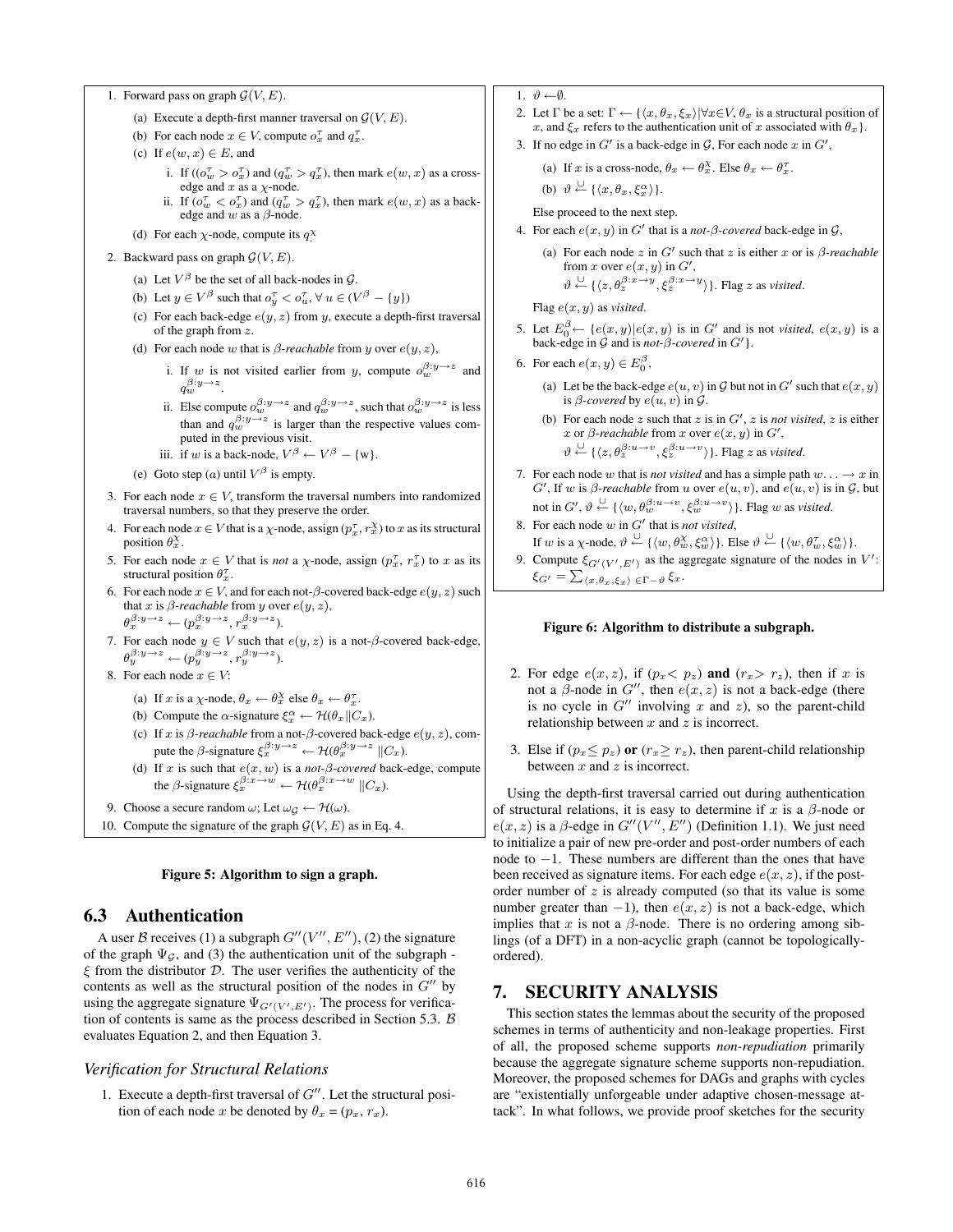of the proposed schemes.

LEMMA 7.1 (AUTHENTICATION (DAGS)). *Given that* H *is a cryptographic hash function and that aggregate signatures are secure, any authenticity violation of a graph can be detected by using the structural signature scheme for DAGs.*

PROOF SKETCH. Let  $\xi_{G'(V',E')}$  and  $\Psi_{G'(V',E')}$  be the authentication units received by a B, who receives the  $G'(V', E')$ , subgraph of  $\mathcal{G}(V, E)$ . Suppose that the authenticity verification scheme in Section 5.3 authenticates a graph,  $G''(V'', E'')$  different from  $G_{\delta}$ , to  $\mathcal{G}$ , using  $\xi_{G'(V', E')}$  and  $\Psi_{G'(V', E')}$ . By Definitions of  $\chi$ -RONs,  $\tau$ -PONs and  $\tau$ -RONs, the relationship between the nodes in  $G''$  must be identical to that of  $G'$  (Section 5.3), otherwise the randomized traversal numbers are not secure, which is a contradiction. Contents of  $G^{\prime\prime}$  would be authenticated iff Eq. 3 is satisfied for  $G''$ , which implies that  $H$  incurred a collision, and the aggregate signature scheme and  $H$  are not secure, which is a contradiction, under the random oracle hypothesis [19] and hardness of computational Diffie-Hellman problem [6]. Thus the lemma is proven.  $\Box$ 

LEMMA 7.2 (NON-LEAKAGE (DAGS)). *Given that* H *is a cryptographic hash function and that aggregate signatures are secure, the structural signature of a DAG do not lead to any leakage of any extraneous information.*

PROOF SKETCH. A user receiving a sub-DAG  $G'(V', E')$  of DAG  $\mathcal G$ should not be able to infer any extraneous information of  $\mathcal G$  from (1) the signature  $\Psi_{\mathcal{G}}$ , (2) set of verification units  $\mathcal{VO}(G')$ , and (3) the  $\tau$ - and  $\chi$ structural positions of the nodes in  $G'$ . Due to the properties of Bilinear maps and aggregate signatures, (1) and (2) do not leak any information (i.e., the probability of leakage is negligible) [6]. We now would prove that (3) does not leak. (Forward-edges:) The  $\tau$ -structural positions of nodes in a forward-edge are identical to the rules of tree-edge (Definition 1.1); therefore an edge  $e(x, y)$  that is a forward-edge in G but not a forward-edge in  $G'$  would be verified by the user as a tree-edge. (Cross-edges:) By Definitions 5.2 and 5.4, a  $\chi$ -node x has a structural position such that  $r_x^{\chi}$  is larger than the  $r_w^{\tau}$  for each w that has a cross-edge incident on x. By Definition 1.1, the user would only know that  $e(w, x)$  is a tree-edge and thus cannot learn whether it is a cross-edge (Definition 1.1). Thus the lemma is proved. If the signature of the DAG and the authentication unit of the subgraph leak extraneous information, then  $H$  incurred a collision, and the aggregate signature scheme and  $H$  are not secure, which is a contradiction, under the random oracle hypothesis [19] and hardness of computational Diffie-Hellman problem [6]. Thus the lemma is proven.  $\Box$ 

LEMMA 7.3 (AUTHENTICATION (GRAPHS WITH CYCLES)). *Given that* H *is a cryptographic hash function and that aggregate signatures are secure, any authenticity violation of a graph can be detected by using the structural signature scheme for connected directed graphs.*

PROOF SKETCH. Let  $\mathcal{G}(V, E)$  be a directed connected graph and x be a node in it.

Content authenticity: Any compromise of the content  $C_x$  or the structural position (either  $\tau$ ,  $\chi$ , or  $\beta$ ) of a node x in G would invalidate the structural authentication unit  $\xi_x$ , which is a hash of a message that contains  $C_x$  and structural position of x as defined by Definitions 5.4, and 6.6, unless the hash function  $H$  encounters a collision, which contradicts our assumption and the random oracle hypothesis. Moreover, if a node/edge is added to or dropped from the received subgraph  $G'(V', E')$ , it would invalidate the received authentication unit of the subgraph  $\xi_{G'(V',E')}$ . If  $\xi_{G'(V',E')}$  does not get invalidated, then under the random oracle hypothesis, the  $H$ -function is not secure or the aggregate signature scheme is not secure, which is a contradiction.

Structural authenticity: The signature of a node in a graph is a forwardsignature, if it is not reachable from a back-edge. Such a signature is with respect to the DFT obtained from a forward traversal of the graph. Any unauthorized re-ordering between two or more nodes (violation of structural integrity) in such DFT can be detected using the randomized traversal numbers [21]. If a node is a  $\beta$ -node or is reachable from a back-edge, then such a node also belongs to the DFT obtained from a depth-first traversal carried out from β-node(s) over back-edges. Any re-ordering would be detected here as well.

Suppose x belongs to another tree  $\mathcal{G}'$ , but claimed to belong to  $\mathcal{G}$ . By the arguments similar to the one in the proof of Lemma 7.1, it is not possible.  $\square$ 

LEMMA 7.4 (NON-LEAKAGE (GRAPHS WITH CYCLES)). *Given that* H *is a cryptographically secure hash function and aggregate signatures are secure, the structural signatures for connected directed graphs do not lead to any leakage of any extraneous information.*

PROOF SKETCH. A user receiving a subgraph  $G'(V', E')$  of graph  $\mathcal G$ should not be able to infer any extraneous information of  $G$  from (1) the signature  $\Psi_{\mathcal{G}}$ , (2) set of verification units  $\mathcal{VO}(G')$ , and (3) the  $\tau$ -,  $\chi$ -, and  $\beta$ -structural positions of the nodes in  $G'$ . Due to the properties of Bilinear maps and aggregate signatures, (1) and (2) do not leak any information (i.e., the probability of leakage is negligible) [6]. We now would prove that there is no leakage due to (3).

In order to be confidentiality-preserving, an authentication scheme must not leak any extraneous information about (a) cross-edges, (b) forwardedges, (c) back-edges. Following Lemmas 7.2, the authentication scheme for connected directed graphs does not leak any information about (a) and (b). The scheme does not leak any information via the back-edges or  $\beta$ structural positions, which is proven as follows.

Let  $e(x, w)$  be a *not-* $\beta$ *-covered* back-edge in graph  $\mathcal{G}(V, E)$  (e.g.,  $e(g_{14}, g_9)$ ) in Figure 2). By Definitions 6.4 and 5.4, the  $\beta$ -node x has a  $\beta$ -structural position such that  $p_x^{\beta}$ : and  $r_x^{\beta}$ : are larger and smaller than the  $p_w^{\beta:x\rightarrow w}$  and  $r_w^{\beta:x\rightarrow w}$ , respectively. By Definition 1.1, the user would only verify that  $e(x, w)$  is a tree-edge and cannot learn whether it is a back-edge.

The following cases arise when a user is authorized to access a connected subgraph that includes a back-edge  $e(x, w)$ , which is *not-* $\beta$ *-covered* in the subgraph; the subgraph may also include: (I) Nodes reachable from  $w$ , (II) Nodes reachable from  $x$  and (III) Nodes from which  $x$  is reachable.

*Case I*: Nodes reachable from w: The user is authorized to access the back-edge  $e(x, w)$  and the edge  $e(w, y)$  (e.g.,  $e(g_9, g_{11})$  in Figure 2). By Definition 6.2, y is β*-reachable* from x. Further by Definitions 6.4 and 5.4,  $p_x^{\beta:x\rightarrow w}$  and  $r_x^{\beta:x\rightarrow w}$  are larger and smaller than the  $p_y^{\beta:x\rightarrow w}$  and  $r_y^{\beta:x\rightarrow w}$ , respectively. By Definition 1.1, the user would only verify that an edge  $e(w, y)$  is a tree-edge and cannot learn from it whether  $e(x, w)$  is a back-edge.

*Case II*: Nodes reachable from x: The user is authorized to access the back-edge  $e(x, w)$  and the edge  $e(x, y)$  (e.g.,  $e(g_{14}, g_{18})$ ) in Figure 2).

- y is not β*-reachable* and x is not β*-reachable*: By sending τ-position and  $\tau$ -signatures for both x and y and  $\beta$ -position and  $\beta$ -signatures for w, the edges would be verified as tree-edges. This is because,  $p_x^{\tau} = p_x^{\beta:\pi \to w}$  and  $r_x^{\tau} = r_x^{\beta:\pi \to w}$  (Definition 6.4) and thus the  $\tau$ signature for  $x$  are same as its  $\beta$ -signature.
- y is not β*-reachable* and x is β*-reachable*: Not possible by the definition of the notion of β*-reachable*.
- y is β*-reachable* and x is not β*-reachable*: By sending τ-position and  $\tau$ -signatures for y and  $\beta$ -position and  $\beta$ -signature for x and w, both the edges  $e(x, w)$  and  $e(y, x)$  are verified by the user as treeedges, thus hiding the original type of  $e(x, w)$ . This is because, since x is not  $\beta$ -reachable, by Definition 6.4,  $p_x^{\tau} = p_x^{\beta: x \to w}$  and  $r_x^{\tau}$ since x is not *p*-reachable, by Deminion 0.4,  $p_x = p_x$  and  $r_x = r_x^{\beta:x \rightarrow w}$ . Thus and by the properties of post-order and pre-order numbers, since  $e(y, x)$  is a tree-edge in  $\mathcal{G}, p_y^{\tau} > p_x^{\beta : x \to w}$  and  $r_y^{\tau} <$  $r_x^{\beta:x\rightarrow w}$ .
- *y* is *β*-reachable and *x* is *β*-reachable: By sending *β*-positions and  $\beta$ -signatures for both y, x and w, the edges would be verified as tree-edges. This is because, by Definition 6.4,  $p_y^{\beta:x \to w} > p_x^{\beta:x \to w}$ <br>  $> p_w^{\beta:x \to w}$  and  $r_y^{\beta:x \to w} < r_x^{\beta:x \to w} < r_w^{\beta:x \to w}$ .

*Case III*: Nodes from which  $x$  is reachable: The user is authorized to access the back-edge  $e(x, w)$  and the edge  $e(y, x)$  (e.g.,  $e(g_{11}, g_{14})$  in Figure 2). Four cases arise:

- y is not β*-reachable* and x is not β*-reachable*: Proof is identical to this condition in Case-II.
- *y* is not *β*-reachable and x is *β*-reachable: By sending  $\tau$ -positions and  $\tau$ -signatures for y and  $\beta$ -positions and  $\beta$ -signatures for x and  $w$ , the edges would be verified as tree-edges. This is because, for an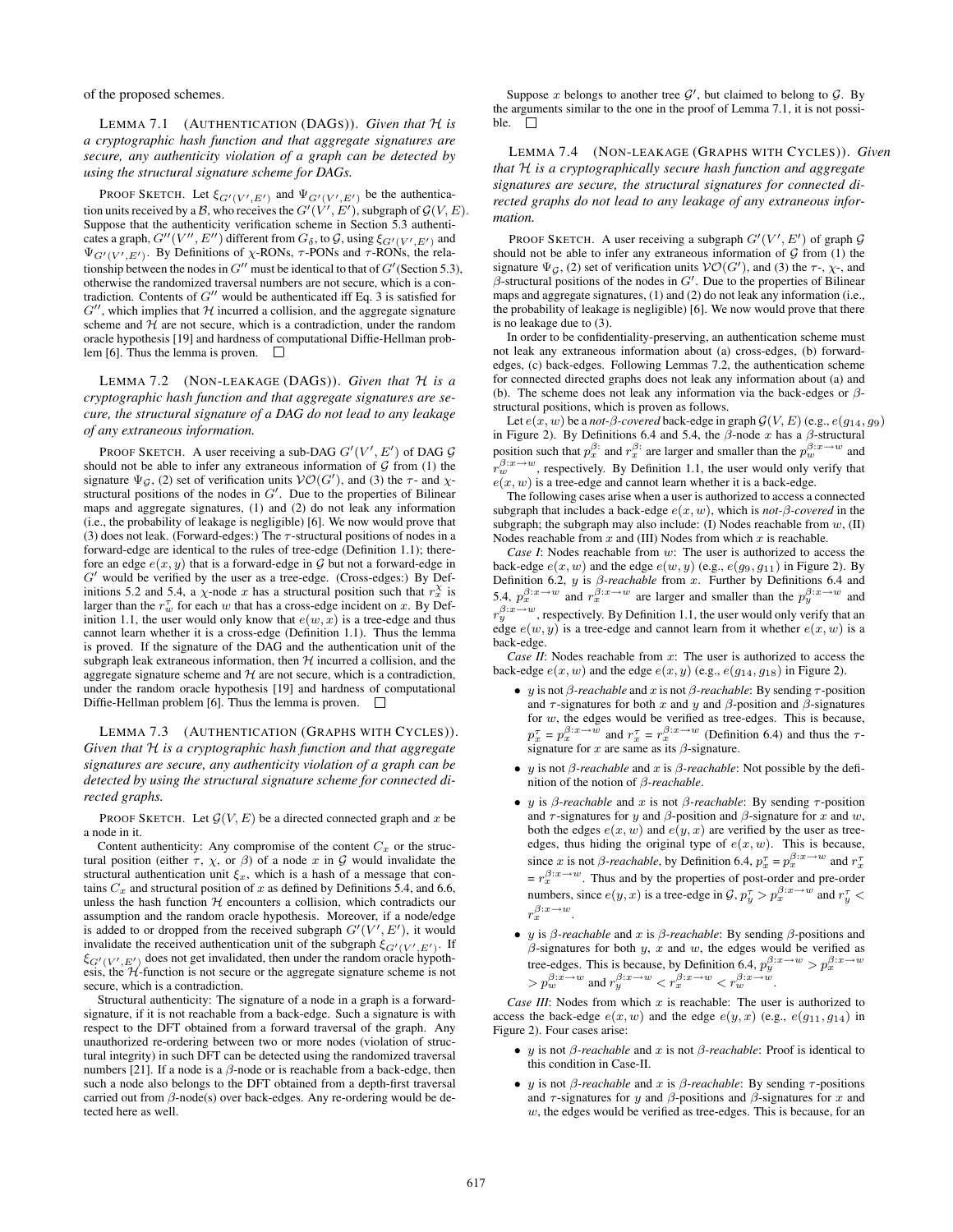x that is  $\beta$ -reachable and a  $\beta$ -node,  $p_x^{\beta:x\to w} < p_x^{\tau}$  and  $r_x^{\beta:x\to w} >$  $r_x^{\tau}$ . Since  $e(y, x)$  is an edge in the graph,  $p_x^{\tau} < p_y^{\tau}$  and  $r_x^{\tau} > r_y^{\tau}$ .

- y is  $\beta$ -reachable and x is not  $\beta$ -reachable: Proof is identical to this condition in Case-II.
- y is β*-reachable* and x is β*-reachable*: Proof is identical to this condition in Case-II.

The above arguments can be easily extended to multiple *not-*β*-covered* back-edges in the graph. Consideration of one *not-*β*-covered* back-edge takes care of all other back-edges that are it covers. So the argument also extends to multiple β*-covered* and *not-*β*-covered* back-edges.

Suppose that a user Bob has access to  $G'$ , a subgraph in  $\mathcal G$ . Bob receives the structural signature of  $G$ , the node signatures of  $G'$  and their structural positions. Any leakage would be a direct leakage through these information or an inference from them.

*Direct leakage*: Clearly (as per Definitions 5.6, 5.5, 6.8 and 6.7, and the protocols specified in Sections 5.2 and 6.2) Bob does not need the authentication unit as it is of any node u that is in  $G$  but not in  $G'$ . He therefore does not need to know any of the structural relationships and structural ordering that exist in  $G$ , but not in  $G'$ . Therefore none of (3), (4), (5) and (6) is directly leaked to Bob; he does not learn any extra information from the integrity verification process.

*Indirect leakage through the signature of the graph and authentication unit for*  $G'$ : Under the Random Oracle Hypothesis and the hard-ness of Computational Diffie-Hellman problem, the structural signature of the tree reveals neither (3) the signature of  $u$ , nor (4) the existence of  $u$ . Similarly, the structural signature of a node leaks neither (3) nor (4). Therefore (5) the structural relations (edges or paths) and (6) - the structural order among nodes in  $G'$  and  $u$  are also not revealed by the signatures.

In addition, the structural positions of the nodes in  $G'$  do not reveal any information [21]: because the probability of inference (and leakage) about  $(2)$  - the existence of node u between two immediate siblings from such randoms is negligible<sup>6</sup> ( $\frac{1}{2^k}$ ) [19], where k is the security criteria - the number of bits as the output of hash function  $H$ . Therefore structural positions of nodes cannot be used to determine the structural signature of  $u$ . Since (3) and (4) cannot be inferred from the RPON's and RRON's, (5) and (6) also cannot be inferred from the structural position of a node.  $\Box$ 

# 8. COMPLEXITY AND PERFORMANCE RE-SULTS

In the following sections, we analyze the complexity and performance of the proposed schemes.

#### 8.1 Complexity

*Signature Generation Complexity.* The pre-order and post-order numbers can be generated by a single traversal of the graph  $G(V, E)$ . The traversal complexity is thus  $O(|V| + |E|)$ . In the signing scheme of graphs (Section 6.1), a graph is traversed once forward, a number of times backward, and once for computing the signatures in the end. The number of backward traversals is the number of *not-β-covered* back-edges d, which is in  $[0, |V| - 1]$  (0 in case of DAGs and  $(|V| - 1)$  in case of complete graphs). In case of signing DAGs, the scheme requires only two traversals (no backward traversal is required here). Therefore, the complexity for signing a DAG is  $O(|V| + |E|)$ . In case of graphs with cycles, the scheme requires  $d$  number of backward traversals, where  $d$  is the number of not- $\beta$ -covered back-edges.

*The number of authentication items* that need to be *computed*, and *stored* is  $(|V|*(2+2d))$  as explained below by assuming that the sizes of the secure random number and the cryptographic hash are identical. In the worst case (when the graph is a complete graph), each node is a  $\beta$ -node; so each node has one forward and d backward positions. Each structural position involves two secure random numbers. Therefore, the *storage complexity* of structural signatures is  $O(|V^*d)$ .



Figure 7: Average time in seconds to compute the  $\chi$ - and  $\tau$ structural positions Vs. the number of cross-edges in each ordered-DAG.



Figure 8: Average time in seconds to compute the  $\beta$ -, $\gamma$ - and  $\tau$ structural positions Vs. the number of back-edges in a graph with cycles.

*Distribution Complexity.* Let the signed subgraph that needs to be shared with a user be  $G'(V', E')$ . In the worst case  $(G'(V', E'))$ is a complete graph), the distributor has to send  $(2 * |V'|)$  number of signature items as follows. Each node in such a subgraph is a  $β$ -node; thus the  $β$ -structural position (two authentication items) of each node is sent to the user. Therefore the distribution complexity of structural signatures is  $O(|V'|)$ .

*Integrity Verification Complexity.* The procedure for the verification of content integrity incurs a cost linear in terms of the size of the subgraph  $G'(V', E')$  received, that is,  $O(|V'| + |E'|)$ . It accounts for one hashing for each node. The cost of verification of structural integrity is also linear in terms of the size of the subgraph received, that is,  $O(|V'| + |E'|)$  as the cost of comparison of randomized traversal numbers is constant.

#### 8.2 Performance Results

We implemented the two schemes in Java 1.6 and JCA 6.0 (Java Cryptography Architecture) APIs. The experiments were carried out on a desktop with the following specification: 64-bit Linux (Ubuntu 8.10) on Intel Core 2 Duo CPU with 4GB RAM. For signing using aggregate signatures and bilinear maps, we used the C implementation of bilinear maps<sup>7</sup>. Further, we used Java Native Interface (JNI) to integrate this C implementation with our Java implementation.

The performance is measured as: time to compute the  $\chi$ -,  $\tau$ structural positions and  $\beta$ -structural positions (for graphs) versus the number of cross-edges, back-edges in the DAG and the graphs. The other performance metric that we have evaluated the schemes against is time taken for signing and verification.

*Time to Compute Structural Positions*: The process of computing appropriate structural positions of each node in either a DAG or a

<sup>&</sup>lt;sup>6</sup>In cryptography, a technique that leads to only negligible leakage is provably non-leaking [19].

<sup>7</sup> http://crypto.stanford.edu/pbc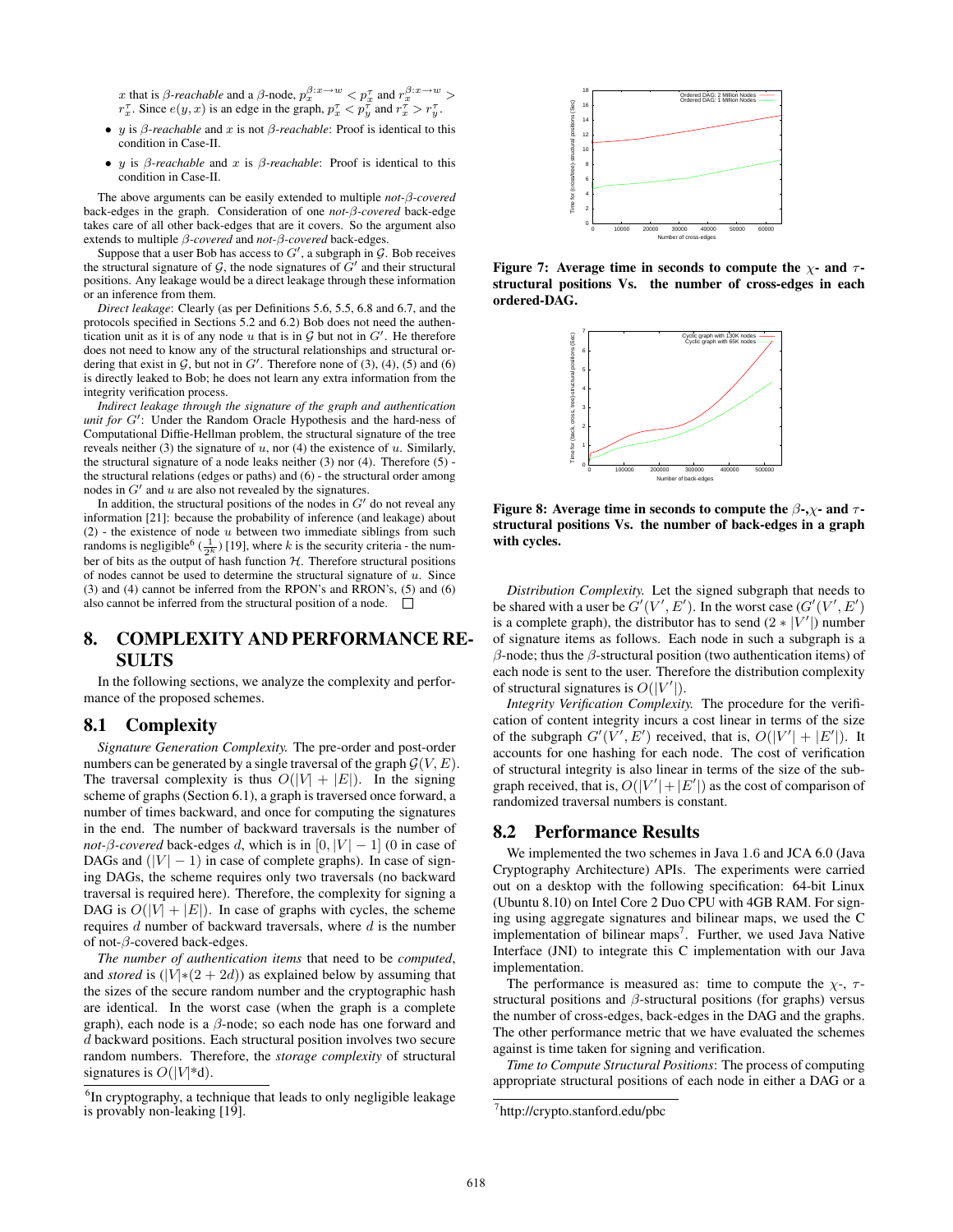

Figure 9: Average time to sign the nodes Vs. the number of nodes (authentication units) in the graph.



Figure 10: Average time to verify the nodes Vs. the number of nodes (authentication units) in the graph.

graph is part of the one-time process of signing. Figure 7 shows that the time for computation of  $\chi$ - and  $\tau$ -structural positions for DAGs is very efficient (linear). For DAGs of size about 2 million nodes, it takes only 14 seconds. Figure 8 shows that the time to compute all the structural positions for all the nodes in a graph with respect to the number of back-edges in the graph is also highly efficient for more than 0.5 million back-edges, it takes 6.5 seconds.

*Time to Sign*: As evident from the plot in Figure 9, the time taken to sign graphs of size as many as one million nodes using aggregate signatures is linear with respect to the number of nodes, which corroborates our complexity analysis. It is evident that the performance is better for graphs with cycles than what we expected in the complexity analysis (Section 8.1). Note that aggregate signatures based on bilinear mapping and elliptic curves are inherently expensive.

*Time to Verify*: From Figure 10, it is evident that the time taken to verify the contents and authentication units of such graphs against the received signature and verification units is *linear* with respect to the number of nodes in the graph.

## 9. RELATED WORK

To the best of our knowledge, this is the first solution to the problem of "authentication of graphs *without leaking*". Two works closest to the proposed solution are as follows. The first one is by Kundu and Bertino [21], in which, the problem of integrity assurance of trees without leaking is addressed by use of "structural signatures"; however, it can not be trivially applied to graphs, which are much more complex structures than trees and graphs with cycles cannot be topologically sorted.

The second work is by Martel et al. [25], who proposed an authentication technique for data structures - directed acyclic graphs referred to as "Search DAGs" in third party distribution frameworks. However their technique uses Merkle hash technique [26], which leaks information during authentication [7, 21]. Moreover the "Search DAGs" technique only covers DAGs, not the general directed graphs. Querying, management [10] and mining [11] of graph-structured data as well as privacy-preserving graph publishing and mining techniques [23, 34] have recently emerged as important topics in both academia and industry. Confidentiality and authenticity are important requirements in secure data management and publishing [4, 5].

The authentication scheme for completeness of query results proposed by Pang et al [28] leaks even in the simple case of "greater than" predicates. In their scheme, if  $a_3$ ,  $a_4$ , and  $a_5$  satisfy a the "greater than" predicate among elements  $a_1, a_2, \ldots, a_{10}$ , then the user uses extra information *about*  $a_2$  and of  $a_6$  in order to authenticate the results; such extra information lead to the leakage about the existence and structural position of these two elements in the data object, which as we have seen earlier could be sensitive information or could lead to inference of sensitive information. Goodrich and Tamassia [12] have used skip lists and one-way accumulators for authentication of dictionaries. Goodrich et al [14, 13] proposed a framework for authenticated graph searching and query processing. Some of the other notable authentication schemes in the literature are by Li et al [22], Mouratidis et al [27], Pang and Mouratidis [29], and by Pang and Tan [30]. Even though each of these techniques provides authenticity, yet it leaks (primarily because, they rely on Merkle hash technique, which inherently leaks). Moreover, none of these works (including [28]) address the problem of authentication of graphs.

Batch verification of RSA signatures [3, 15] can be thought to support secure signature aggregation. However, such a scheme is insecure (Hwang et al [17] first showed the forgery attack that can be carried out on it) and it cannot be used to carry out secure signature aggregation. Later in another paper [16] Hwang et al proposed a new scheme overcoming the weakness of Harn's scheme. However, Bao et al [2] have shown that even this scheme is not secure. The scheme proposed in [2] has also not been proven to be secure. Given that there are so many assumptions essential to build a strong RSA scheme and so many attacks are possible on RSA [31], and the fact that batch verification of RSA signatures have not yet shown to be secure, an authentication scheme using RSA signatures would not be secure. Rather the aggregate signatures by Boneh et al [6] based on bilinear maps, which is proven to be secure, is what should be used for signature aggregation and/or authentication purposes.

# 10. CONCLUSIONS AND FUTURE WORK

The problem of how to verify authenticity of data without leakage is an important problem in secure data publishing [7, 1, 21]. Since authentication is a much stronger security requirement, integrity assurance schemes such as the one proposed in [21] cannot be directly used to address this problem. In this paper, we proposed two schemes in order to address this problem - one for DAGs and another for graphs with cycles so that such data can be published and distributed while assuring both authenticity and confidentiality. The proposed schemes are based on structure of graphs and aggregate signatures.

Our schemes prevent leakage of information while facilitating authentication of content as well as the structure of graphs. The security of such schemes are based on the security of cryptographic hash functions (random oracles) and aggregate signatures (Computational Diffie-Hellman problem). Our schemes minimize the number of of authentication units that a user must receive in order to be able to carry out authenticity verification - a constant number  $(O(1))$ . In terms of complexity, the schemes for DAGs and graphs with cycles incur  $O(n)$  and  $O(n*d)$ , respectively, for time and storage (n is the number of nodes in the graph). Performance of our